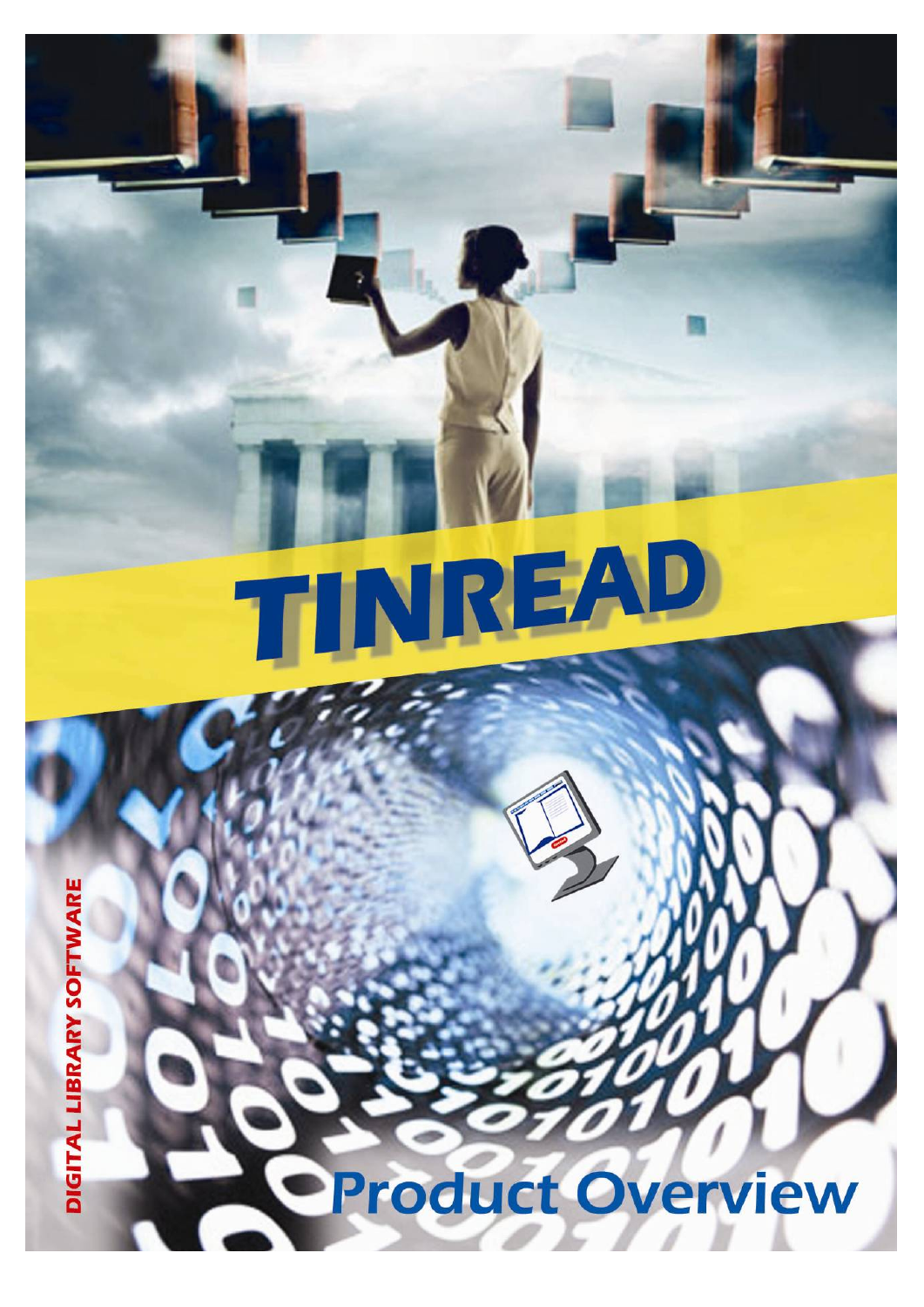

# **TinREAD**

# PRODUCT OVERVIEW June 2010

79-91 Traian Popovici, 031422 Bucharest, Romania Tel: +40 21 321.19.91 Fax: +40 21 323.61.04 sales@ime.ro www.tinread.ro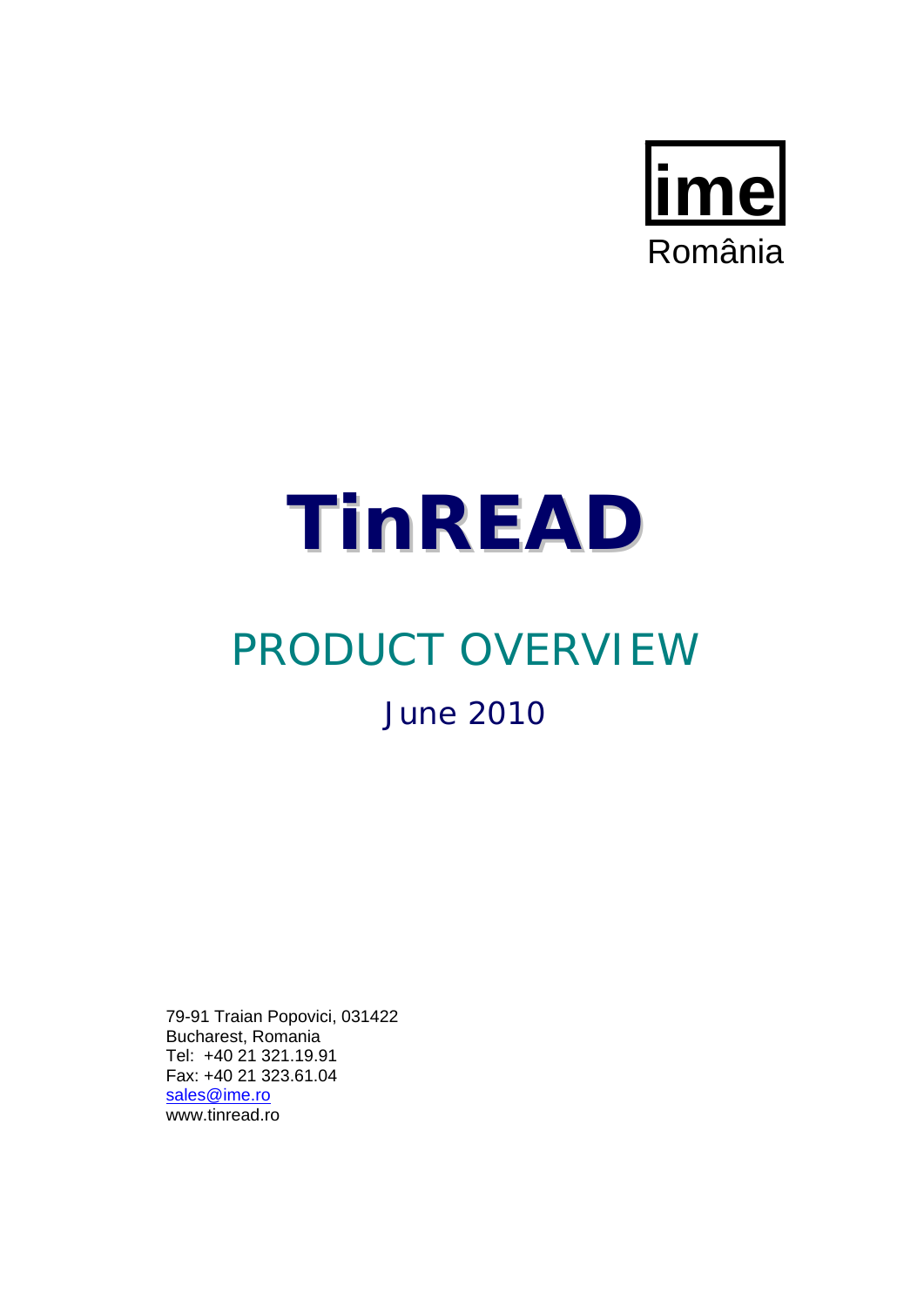# **CONTENTS**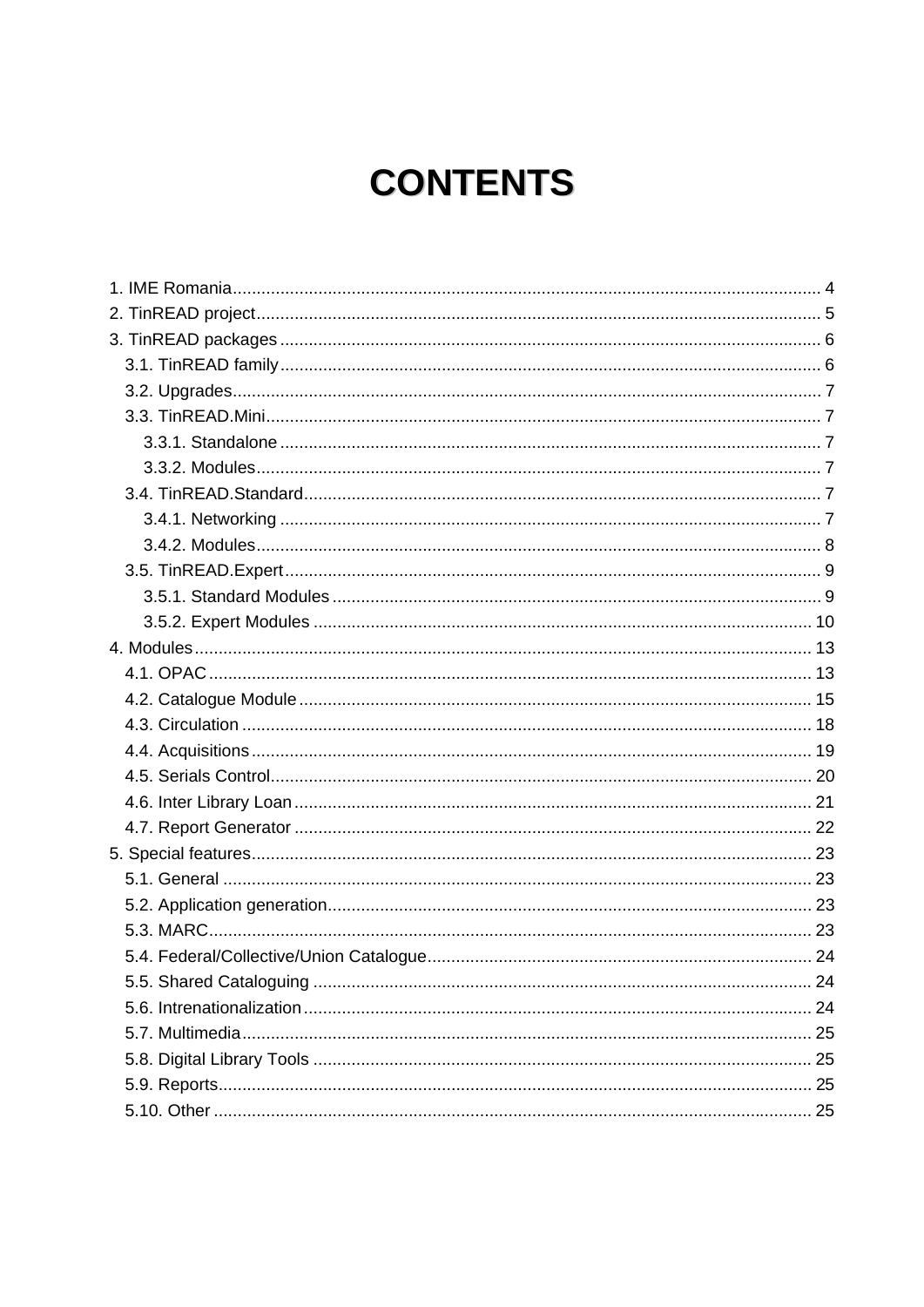# **TinREAD**

### **Product Overview**

*"TinREAD is state-of-art software built with best technology available"* 

## **1. IME Romania**

IME Romania (Information Management and Engineering) is a company specialized in providing solutions for libraries. Considering the number of Integrated Library Systems installed and also considering the amplitude of the developed projects, the company is the largest in the country and one of the largest in the Eastern Europe in this field of activity.

From the very beginning, more than ten years ago, the main purpose of the company was to deliver high quality software for libraries, best available worldwide and to provide technical support for its customers. Gradually, the activity has been extended with connected services, more and more substantial in order to improve and adapt the distributed products. Thus, the products were fully translated (software and documentation) for their use in Romania and Moldavia. At the same time, the specific changes and customizations were operated, thus the software was adapted to these functional requirements. Very soon the company's very efficient and constant activity has lead to the statute of technology partner and co-developer for the distributed software.

Starting with 1998, IME Romania developed its own ILS solution initially called TLIB, thus, having at its disposal the technical instruments necessary to get involved in complex projects requiring reliable systems, tested for a long time in complex implementations, and in the same time requiring flexibility and developments adapted to each project to a certain extent.

All this knowledge and technical expertise was invested in **TinREAD** (The Information Navigator for READers) project started in 2003. The main goal of the project was to build an ideal library system perfectly fit for any type of library in no matter what country. This approach was made possible by extensive investments in research and by the two international bids won by IME Romania: **National Collective Catalogue of Romania** and **National Shared Catalogue of Moldavia**. Both projects aimed to the same objectives as the one TinREAD did and a large number of senior librarians from both countries were involved in TinREAD project. The result is not just another ILS, but a unique system with capabilities described in the followings.

A major reference for IME Romania is **The Library of Congress** in the United States. The LC has appointed IME Romania their Technical Services Partner for their International Field Office Services implementations worldwide. IME Romania is experienced in supporting large implementations and in working with partners, such as LC, who demand the highest level of service.

Another major reference is AED/RITI-ACCESS programme (Academy for Educational Development / Romania Information Technology Initiative), financed by **USAID** (United States Agency for International Development), that highly appreciates the excellent expertise and technical support of IME Romania, who developed and implemented the Library Informatics System project with its two components: The first National Collective Catalogue of Romania and The Digital Library.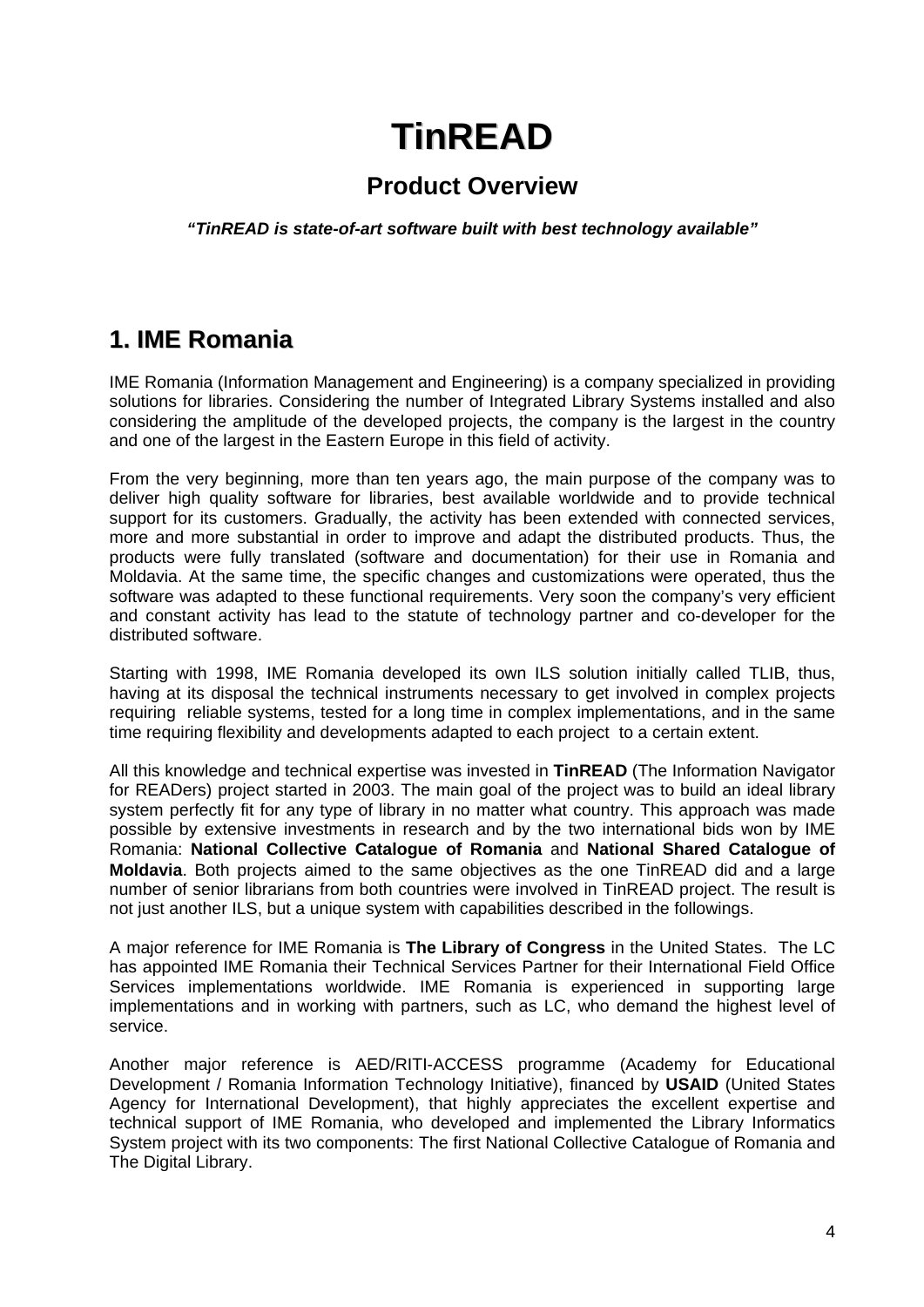Last year, IME Romania has celebrated ten years of activity full of successes. During this first decade, the expertise of our work, the decisions, the firmness and the competitiveness have been materialized in implementations of more than 300 libraries locally or worldwide. IME Romania is available to support its products in all aspects of implementation, support and ongoing maintenance. IME Romania is also very receptive to continuing development of the product to meet the market needs of customers world-wide.

IME Romania is **3M** distributor for library security products since 2003. Starting with 2004, IME became member of **Oracle Partner Network** and **IBM Partner** status was achieved in 2005. IME is fully certified with **SR EN ISO9001** quality management standard for Software/Hardware related activities. Software development is performed using ISO/IEC 15288 and CMM Level 3 procedures.

# **2. TinREAD project**

Based on the initial experience as a distributor for two large ILS, IME Romania got much feedback and ideas on the requirements for a "high end" international library automation system, and the concept of TinREAD was born.

The TinREAD system development was funded due to 2 large government contracts with USAID (National Collective Catalogue of Romania) and National Library of Moldavia (National Shared Catalogue of Moldavia). Because these two government contracts funded all development, the system was built based on ideas of experts in the field consisting of specialist teams from both library communities. The focus of these groups was to build the ideal system and because there was no pressure to make sales, the focus was kept on the integrity of the system. The result is a sophisticated and extensible system architecture and robust functionality.

Two and a half years were spent on developing code for TinREAD main functionality. Here much emphasis was placed on developing the core engine and the data modeling process. Because of the effort put here upfront, it now only takes about one month to implement a new module for the system. New modules can be implemented quickly because the basic structure of the system was designed to be extended easily.

While coding was being done, in parallel for more than 1<sup>1/2</sup> years system analysis was performed by the specialist library teams in Romania and Moldavia. This analysis included details about standards and internationalization. The internationalization was an essential component, as was the ability to handle many different national standards.

The result is TinREAD.Engine the core of the whole system. This is an ILS application generator that allows the System Administrator to completely define the application at runtime with no need to modify the source code. Parameterization concept usually referred by ILS system is extended by TinREAD to a new approach: application generating. The menus, submenus, lists, forms, fields, relations, validation, access-rights are all customizable by System Administrator and allows the most flexibility ever possible for an ILS.

TinREAD.Engine is the framework used to define/generate ILS applications, a platform for development resembling to the Administration Module of other ILS but extending this module to the highest limit. TinREAD.Engine is designed to be a flexible, customizable, high performance, fast and easy to use, scalable, robust, secure and modular platform for the fast development of applications for modern libraries. Built on the solid foundation of Java SE and Java EE it provides web services, component model, management, and communications APIs complying with the industry standards for implementing enterprise class service-oriented architecture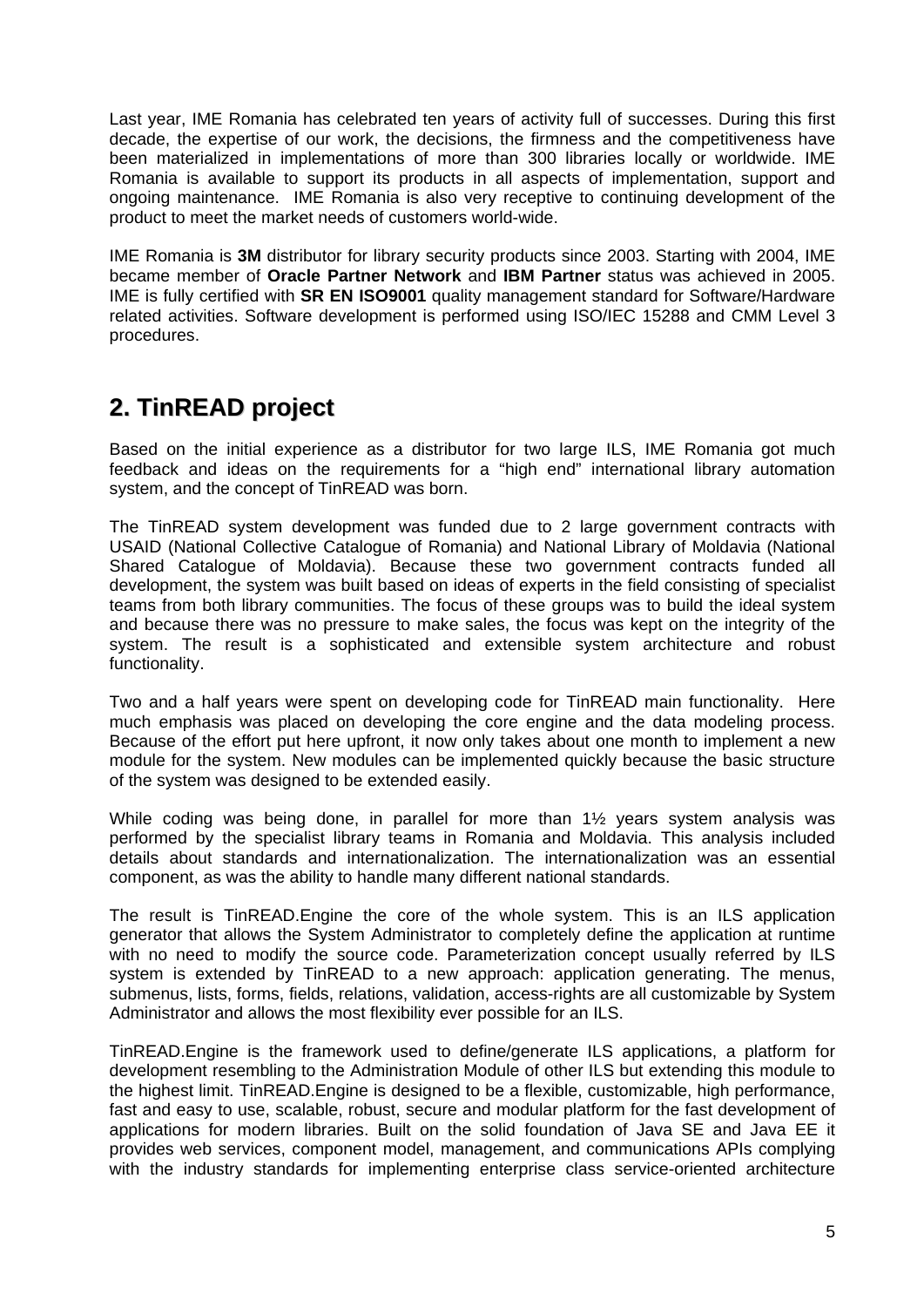(SOA) and web 2.0 applications. The database connectivity is performed via JDBC drivers thus making the software 100% pure Java allowing it to be platform independent.

The most popular family of applications developed with TinREAD.Engine is **TinREAD.ILS**. Because this application is the subject referred in most cases, anytime when no other qualifier is specified but **TinREAD**, we mean the ILS application TinREAD.ILS. The functionality of an ILS or DLS is available in TinREAD.ILS (or simply TinREAD). The generator used for the deployment of this popular application is TinREAD.Engine.

### **3. TinREAD packages**

#### **3.1. TinREAD family**

**TinREAD.ILS** is an Integrated Library System (ILS) designed for libraries or companies wishing to automate their information management activities. In fact, the functionality included in TinREAD is more than the one in usual ILS systems and a more accurate term to define TinREAD is NILS (Neo – Integrated Library System). Traditional ILS supposes a complex integrated environment with standard functionality for users (OPAC, WebOPAC) and staff (Cataloguing, Circulation, Acquisitions, Serials Control). Such systems are doing a great job for an old-style library working by itself. Modern libraries need not only their departments to be integrated, but also the library to be a part to the global flow of information between libraries or other actors holding information. Also, the endless process of improving library services requires new tools, new functionality and obviously a new type of software.

TinREAD is such a software.

In order to make it easy to use and to achieve the highest level of portability TinREAD is a web based application and offers a simple, attractive graphical user interface with superb work-flow using any web browser available (Internet Explorer, Netscape, Opera etc).

TinREAD family of applications is a flexible solution for libraries and has three members customized for specific needs in specific types of libraries.

**TinREAD.Mini** is the standalone application designed for small libraries, like school libraries. This version can be used by one single user and has several limitations regarding the total number of records allowed by the system to be stored. Most of TinREAD.Mini systems use PostGresql database for obvious reasons.

**TinREAD.Standard** is a powerful version of this ILS and its target are medium and large libraries. This is the Client/Server version of the system designed for Multiuser applications. TINLREAD.Standard has the entire standard functionality of a traditional ILS. Many TinREAD.Standard systems in use are using PostGresql for database management but also Oracle Database can justify its use in such cases. This version of TinREAD can use any of the two databases with no particular differences for system technical performances.

**TinREAD.Expert** is a modern DLS and you can get with it the very best of TinREAD. The Expert of the family is carefully designed for huge national/international projects involving Information Retrieval. This special version includes the entire functionality of a traditional ILS and adds specific functionality to DLS (Digital Library System). A lot of Expert options are not available in Standard version (ex. FRBR cataloguing). Content Management, Real Application Cluster and Disaster Recovery components available from Oracle makes it the most suitable RDBMS for such projects.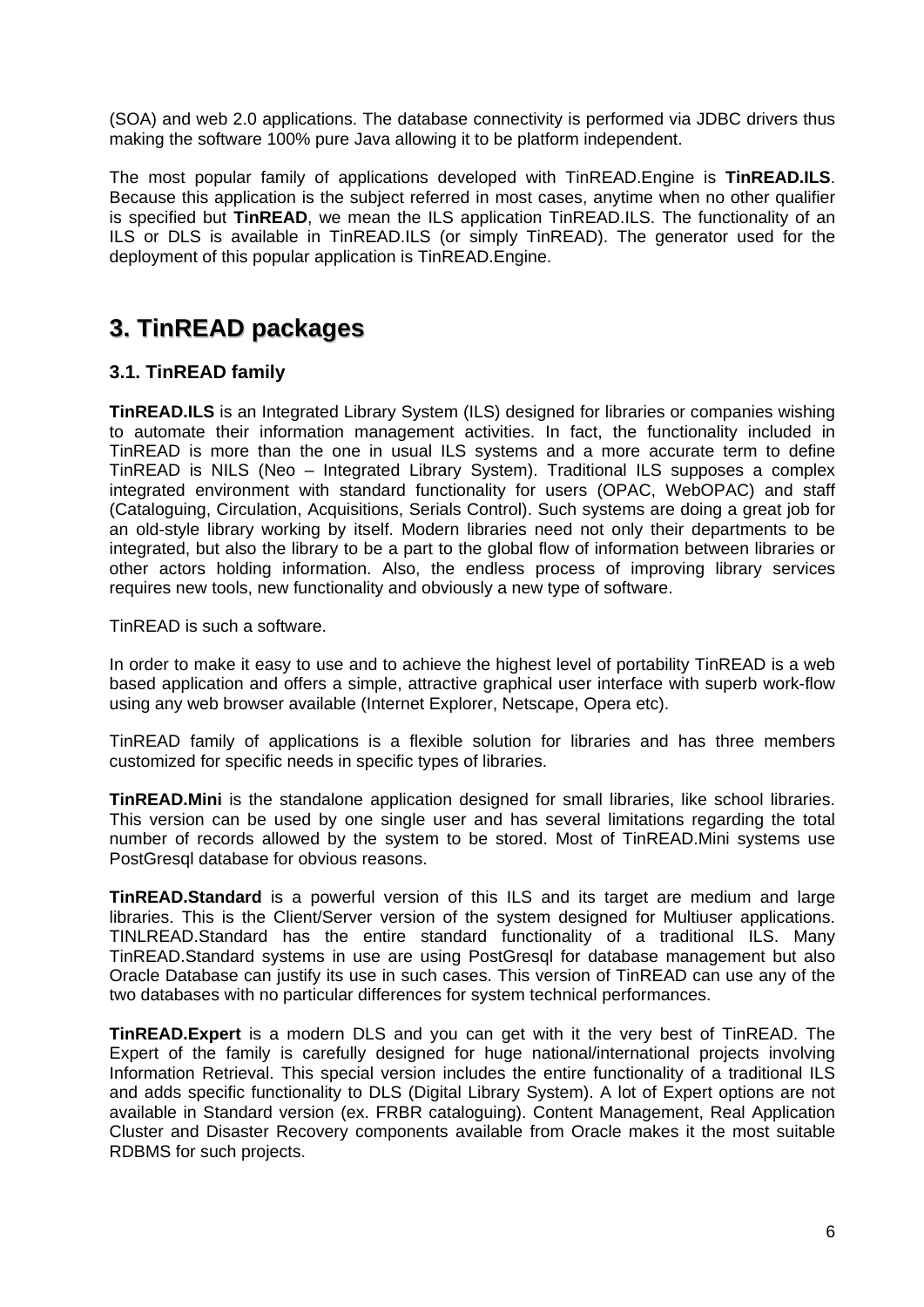#### **3.2. Upgrades**

The flexibility is not just a characteristic of TinREAD product, but also the policy of IME in order to protect the investments in library technology. Each version of TinREAD can be updated at any time to a higher one, of course if the hardware requirements are met as specified in *TinREAD – System Overview* brochure. For further details please do not hesitate to contact us.

#### **3.3. TinREAD.Mini**

Small libraries like school or, usually, corporate/company libraries need library software easy to use, cheap and reliable. They must be ensured that their solution is extendable and even if it's small, is compatible and can be connected with large systems used by big libraries. This way small libraries gain the power of bigger ones and are able to participate to the general flow of information.

TinREAD.Mini is the package especially designed for such libraries. Is easy to use and the forms for data input are restricted to their minimum, even though extended version of the forms are available with just one click.

#### **3.3.1. Standalone**

This version of TinREAD can be used as a standalone application by one single user. Each license of TinREAD.Mini allows it to be installed on one single computer and to be used by one user at a time.

#### **3.3.2. Modules**

Modules and functionality available in TinREAD.Mini are much the same as superior versions of TinREAD and one can consider TinREAD.Mini to be the same powerful application like TinREAD.Standard used by one single user.

TinREAD.Mini modules included in each version of the above are:

- OPAC allows patrons to search, place holds on library's collection…and more
- Z39.50 client extends the library getting connected to larger sources of information
- Cataloging catalog easily information and gain full control of your library
- Circulation easy-to-use procedures for check-out, check-in and patrons information
- Reports build general use library paperwork and statistics
- MARC editor allows cataloguing records using the power of MARC standard
- Administration controls the entire system

#### **3.4. TinREAD.Standard**

TinREAD.Standard, as its name states, is the standard version of TinREAD allowing Multiuser access to library information. Usually this is the package selected by medium or large libraries to automate their activities.

#### **3.4.1. Networking**

TinREAD.Standard has a Client/Server architecture, thus a server machine is assumed. Please check *TinREAD – System Overview* brochure to get information about the hardware specifications for such a computer. Client computers must be compatible with TCP/IP protocol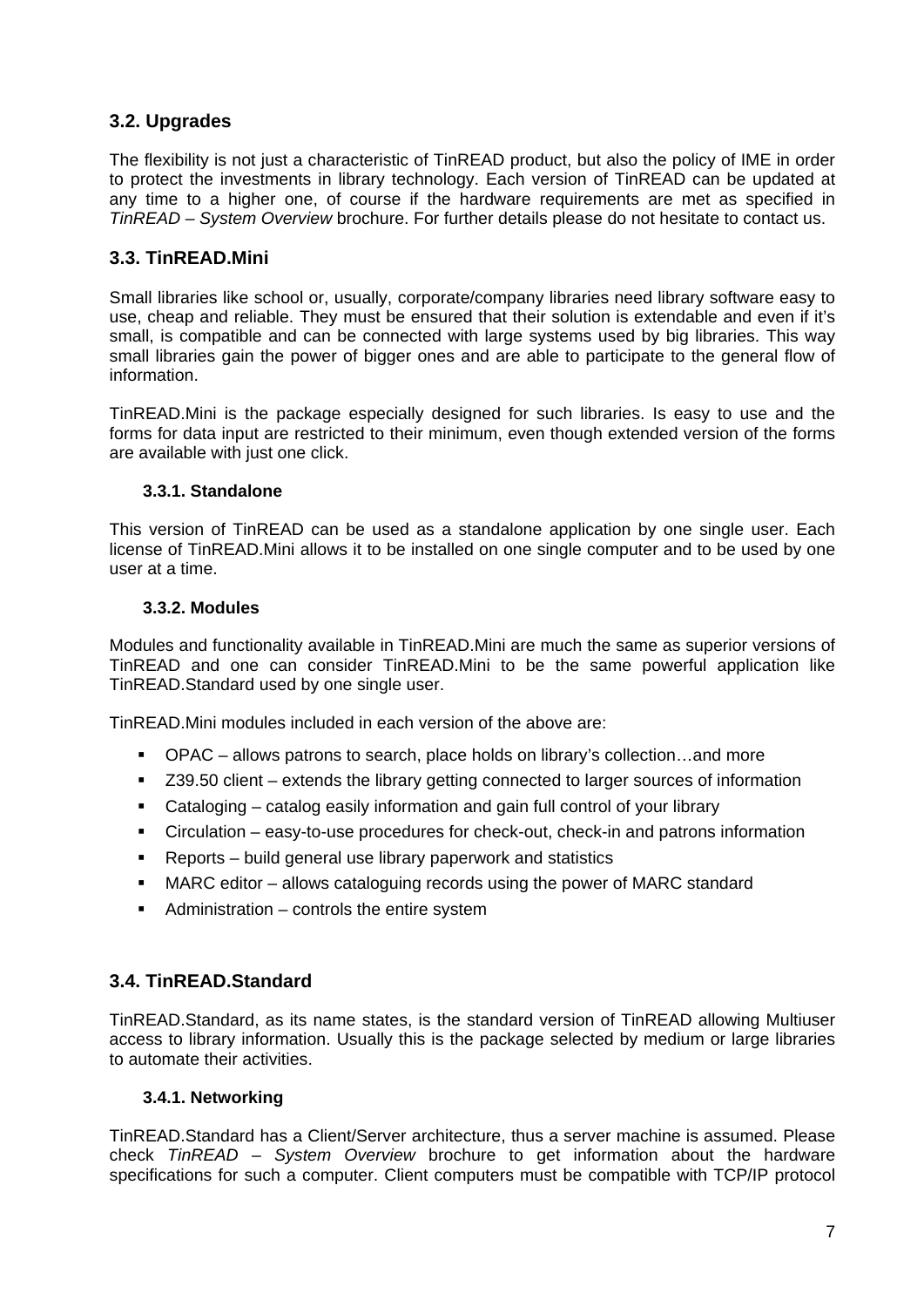and must run a graphical Web Browser supporting Cookies & Java Script such as but not restricted to Internet Explorer, Mozilla, Netscape, Opera. Hardware specifications for the client side can be checked among Web Browsers specifications but usually this is not an issue since any computer able to browse the web should do.

LAN (Local Area Network), MAN (Metropolitan Area Network) or WAN (Wide Area Network) implementations are the ones suitable for this version. One single library can connect and automate all is departments in a LAN network running TinREAD if all of them are in the same building. MAN implementation of TinREAD.Standard applies when branches of the library are distributed in different areas of the city, or WAN architecture can be used if branches are located all over the country.

#### **3.4.2. Modules**

TinREAD.Standard is not just another standard ILS like many others on the market. Build with the powerful framework of TinREAD.Engine, this NILS (Neo-ILS) has a lot more to offer than standard products. Please check the description of each module available in TinREAD.Standard and also the Special Features section in this brochure to get a closer image about this unique product.

- **Web OPAC** allows patrons to search, place holds on library's collection via World Wide Web protocol; integrates different and multiple sources of information at the same time (library catalogues, Google Books, Directory of Open Access Journals etc) in an unified interface; multimedia materials including fulltext are attached to bibliographical descriptions.
- **Cataloging** catalog easily information and gain full control of your library; multiple MARC formats descriptions are allowed in the same database (USMARC, UNIMARC, CHMARC etc) and searched like just one single catalogue; forms defined for more that 15 types of bibliographical units; fully customized form and fields; revolutionary procedures of Global Editing holdings; /B (Bibliographical), /A (Authority), /H (Holdings) containers fully implemented for any MARC format.
- **MARC Editor** allows cataloguing records using the full power of multiple MARC formats stored in the same database; MARC formats to be used are fully customizable (fields, subfields, indicators, help); short or detailed form editor; automatic translation to /from labeled format or to/from FRBR.
- **Circulation** easy-to-use procedures for check-out, check-in and patrons information; reservations and cancellations; complex trap system for transactions checking; taxes and fees management; statistical reports.
- **Acquisitions** access to http sources of information inside the application allows searching companies databases (publishers, editors, book stores) for ordering; fully customizable suppliers database with online access to their offer; ordering and batch ordering; comprehensive procedures to follow up orders, claims or cancellations, invoices or payments.
- **Serials Control** same as the Acquisitions the access to http sources of information allows searching external databases (publishers, editors, book stores) for ordering; fully customizable suppliers database with online access to their offer; ordering and batch ordering; automatically generate the expected issues; comprehensive procedures to follow up orders, claims or cancellations, invoices or payments.
- **Reports** fully customizable reports generator; free-text and table reports; news reports are built within hours just by drap&drop available fields and interactively grouping or formatting it on screen; scheduled reports; distributed processing reports (running on a separate server-machine)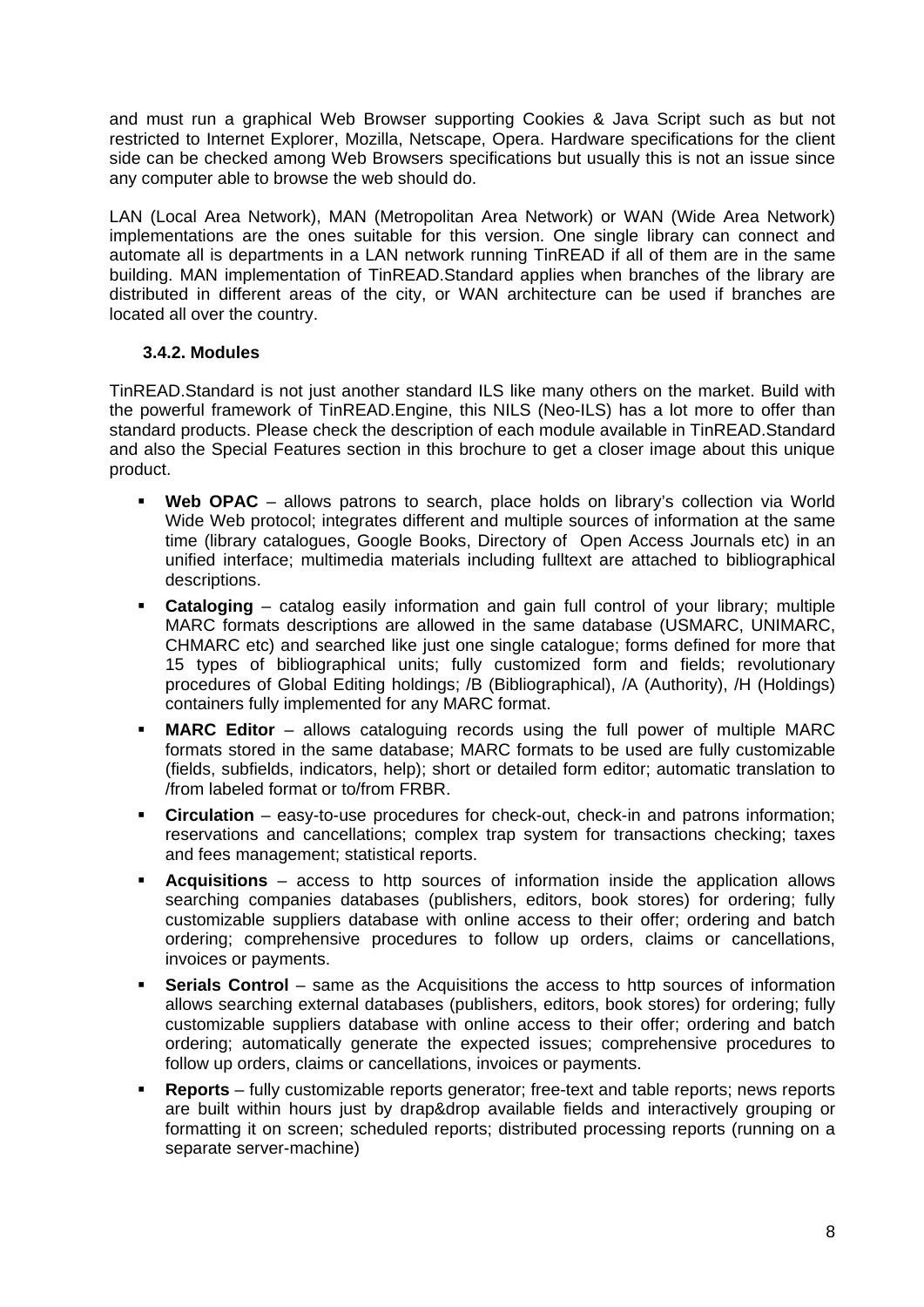- **Z39.50 Client** extends the library collections getting connected to larger sources of information; MARC21, UNIMARC, CHMARC and many other formats supported.
- **Z39.50 Server** makes the library a worldwide source of information; extends library services; allows the library to be integrated in large/national projects, in Collective/Union Catalogues.
- **Administration** controls the entire system; user classes, users and the corresponding access rights are defined in order to access menus/submenus, lists, filters (logical databases), forms, fields; translation; full control over the interface objects; standard parameterization capabilities; transaction recovery/history database; full control of the ILS application.

#### **3.5. TinREAD.Expert**

TinREAD.Expert is not usually shipped for library automation. The complex capabilities and dedicated functionality available with this version applies to large/huge projects like National Catalogues (Federal, Union, Collective, Shared). Such projects assume specialized flow of data, building new dedicated modules and procedures of intensive customization of a traditional ILS. TinREAD.Engine can show all its power when used for such purposes. The development, in fact generating a large application as described above, suppose careful analysis of the requests, proper configuration of TinREAD.Engine System Databases (SYSDBA - please check *TinREAD – System Overview*) and finally deploying the corresponding/generated application. The regular timeframe for building a new module is about 1 month including software quality management procedures. New modules are usually needed by universities or libraries grouped in consortium and can be any of the one below, but not restricted to those:

- Digital References Services (*"Ask the Librarian"*)
- **•** Digital Documents Delivery
- **Local Community Services Information**
- **University Curricula etc**

For example, ILS database must often be connected with Universities general purpose Students database and to be integrated with it. Or, in IME past experience several governmental projects built in the past had to be connected together and unified. Databases for different other purposes (museums for instances) had to be connected and integrated in one single application and the most suitable system was proven to be TinREAD.Expert.

Also, huge, national or international projects suppose large scale development in a very tight timescale. TinREAD.Expert is built from the very start to be able to manage such difficult tasks. IME team is also committed to dynamism, fast development and flexibility and winning more than 8 (eight) international bids for such complex projects is by itself the prove for TinREAD.Expert capabilities.

#### **3.5.1. Standard Modules**

TinREAD.Expert includes all the functionality of the .Standard version and extends it with specialized capabilities built for special purposes as detailed in the above. For the consistency of this presentation the standard modules shipped with this package will be briefly described even though they are the same as for the standard version of the product. The difference between the two versions is made by the Expert modules described immediately after.

 **Web OPAC** – allows patrons to search, place holds on library's collection via World Wide Web protocol; integrates different and multiple sources of information at the same time (library catalogues, Google Books, Directory of Open Access Journals etc) in an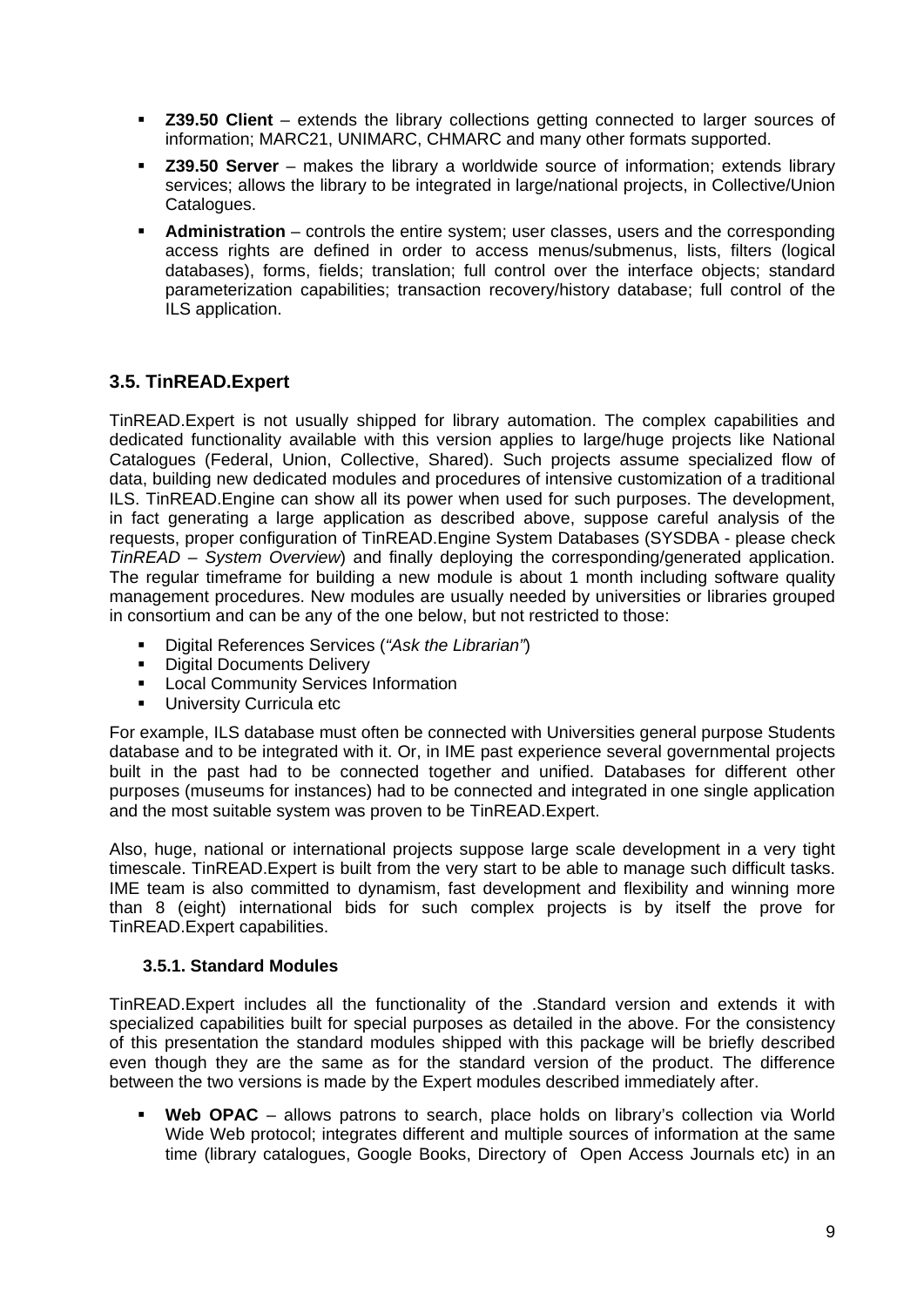unified interface; multimedia materials including fulltext are attached to bibliographical descriptions.

- **Cataloging** catalog easily information and gain full control of your library; multiple MARC formats descriptions are allowed in the same database (USMARC, UNIMARC, CHMARC etc) and searched like just one single catalogue; forms defined for more that 15 types of bibliographical units; fully customized form and fields; revolutionary procedures of Global Editing holdings; /B (Bibliographical), /A (Authority), /H (Holdings) containers fully implemented for any MARC format.
- **MARC Editor** allows cataloguing records using the full power of multiple MARC formats stored in the same database; MARC formats to be used are fully customizable (fields, subfields, indicators, help); short or detailed form editor; automatic translation to /from labeled format or to/from FRBR.
- **Circulation** easy-to-use procedures for check-out, check-in and patrons information; reservations and cancellations; complex trap system for transactions checking; taxes and fees management; statistical reports.
- **Acquisitions** access to http sources of information inside the application allows searching companies databases (publishers, editors, book stores) for ordering; fully customizable suppliers database with online access to their offer; ordering and batch ordering; comprehensive procedures to follow up orders, claims or cancellations, invoices or payments.
- **Serials Control** same as the Acquisitions the access to http sources of information allows searching external databases (publishers, editors, book stores) for ordering; fully customizable suppliers database with online access to their offer; ordering and batch ordering; automatically generate the expected issues; comprehensive procedures to follow up orders, claims or cancellations, invoices or payments.
- **Reports** fully customizable reports generator; free-text and table reports; news reports are built within hours just by drap&drop available fields and interactively grouping or formatting it on screen; scheduled reports; distributed processing reports (running on a separate server-machine)
- **Z39.50 Client** extends the library collections getting connected to larger sources of information; MARC21, UNIMARC, CHMARC and many other formats supported.
- **Z39.50 Server** makes the library a worldwide source of information; extends library services; allows the library to be integrated in large/national projects, in Collective/Union Catalogues.
- **Administration** controls the entire system; user classes, users and the corresponding access rights are defined in order to access menus/submenus, lists, filters (logical databases), forms, fields; translation; full control over the interface objects; standard parameterization capabilities; transaction recovery/history database; full control of the ILS application.

#### **3.5.2. Expert Modules**

Extended modules add functionality designed to allow a modern library to offer new services to patrons. A library becomes a powerful information holder and information consumer using such specialized modules. Making use of these capabilities TinREAD.Expert becomes the perfect candidate for National Catalogues or large Digital Libraries.

- *Extended OPAC & Data Integration* module enables TinREAD to be online connected with any source of information available online. TinREAD's Extended OPAC handles three types of information:
	- o **Internal bibliographical** source (its one databases)
	- o **External bibliographical** source (other ILS databases available via Z39.50 protocol)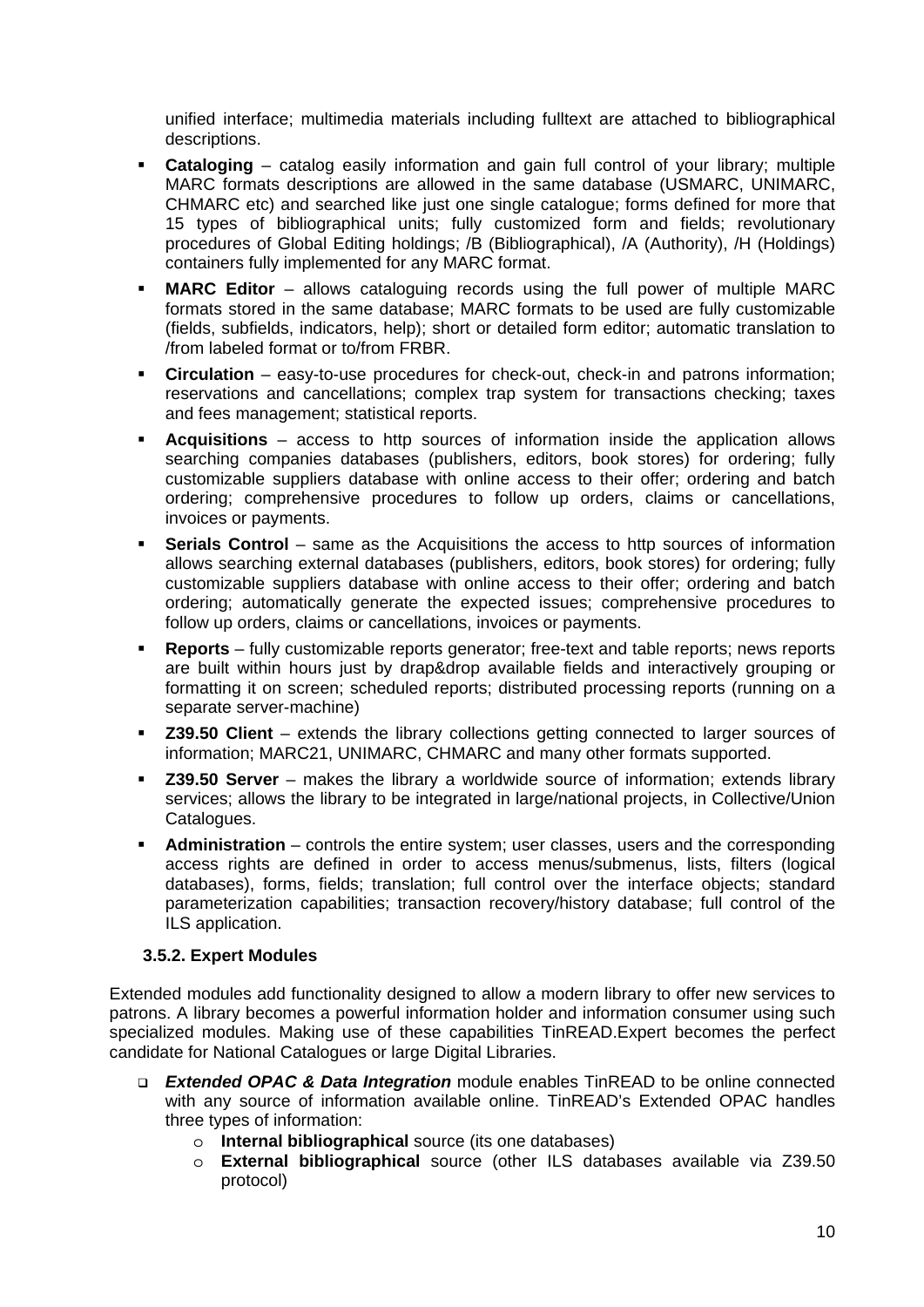o **External non-bibliographical** sources like Google Books [books.google.com], Google Print [print.google.com], Google Scholar [www.scholar.google.com], Directory of Open Access Journals [www.doaj.org], Answers.com [www.answers.com], WordNet [www.cogsci.princeton.edu/cgi-bin/webwn], Open Directory [dmoz.org] etc.

Information from internal databases or from other libraries catalogues via Z39.50 protocol or from different other web sources are searched, displayed and used (print, email, export) in a unified format no matter of their provenience.

**Multicasting** calls are easily performed selecting multiple servers just clicking on their name. Data retrieved from multiple sources is de-duplicated with complex algorithms and grouped in order to eliminate "informational noise". These way users can check the availability of an item in one library or another making use of the **Collective Catalogue** functionality of TinREAD.

Records retrieved in External sources can be taken into the internal catalogue just by dragging them from one window to another. Before saving the record some validation procedures and preliminary editing can be defined in order to ensure catalogue consistency. The source of bibliographical data is filled in automatically.

 *Shared Cataloguing* capabilities are available for TinREAD.Expert Cataloguing module because of its ability to control sensitive information. Access rights can be defined for users or user classes from the highest level (menus/submenus) down to lists, filters, forms, fields, subfields and indicators. For example the most subtle setting is to allow one user only the access to certain subfields of a MARC field, and for each subfield to specify what indicators (values) is he allowed to use and what access rights are defined for each indicator (read, insert, modify, delete). This in depth access to the system allowed the implementation of a real bibliographical authority level mandatory for a Shared Catalogue.

Because TinREAD.Expert allows System Administrator to build forms at runtime by drag&drop users can access and maintain bibliographical descriptions according to the scheme of the application defining the flow of data and necessary validations. Each record has different status flags attached to it, specifying its bibliographical level (checked – available to the public, on hold – further validation needed etc). These flags are set automatically when passing from one bibliographical level to another.

TinREAD.Expert allows multiple MARC formats in the same database, for instance MARC21 records, UNIMARC records and CHMARC records in the same bibliographical file. Searches are performed with no distinction of the format used and records are retrieved in their original format. This powerful capability makes TinREAD.Expert a unique among other traditional ILS.

TinREAD.Expert extends Cataloging to the highest limits allowing, also, FRBR descriptions. Records can be displayed in labeled or MARC format (any of them as defined by System Administrator at runtime) or in **FRBR** format. The complex architecture of TinREAD databases allows also the FRBR navigation starting from **Work** then **Manifestation** and **Expression**. MARC records are automatically converted to FRBR by the system. This way TinREAD.Expert is not just a cataloguing tool but also a training tool allowing new cataloguers to learn FRBR and to get used to this method of organizing bibliographical information.

 **Inter-Library Loan** module concludes the functionality of a Union/Shared Catalogue of TinREAD.Expert. Basic procedures of processing requests and checking their status are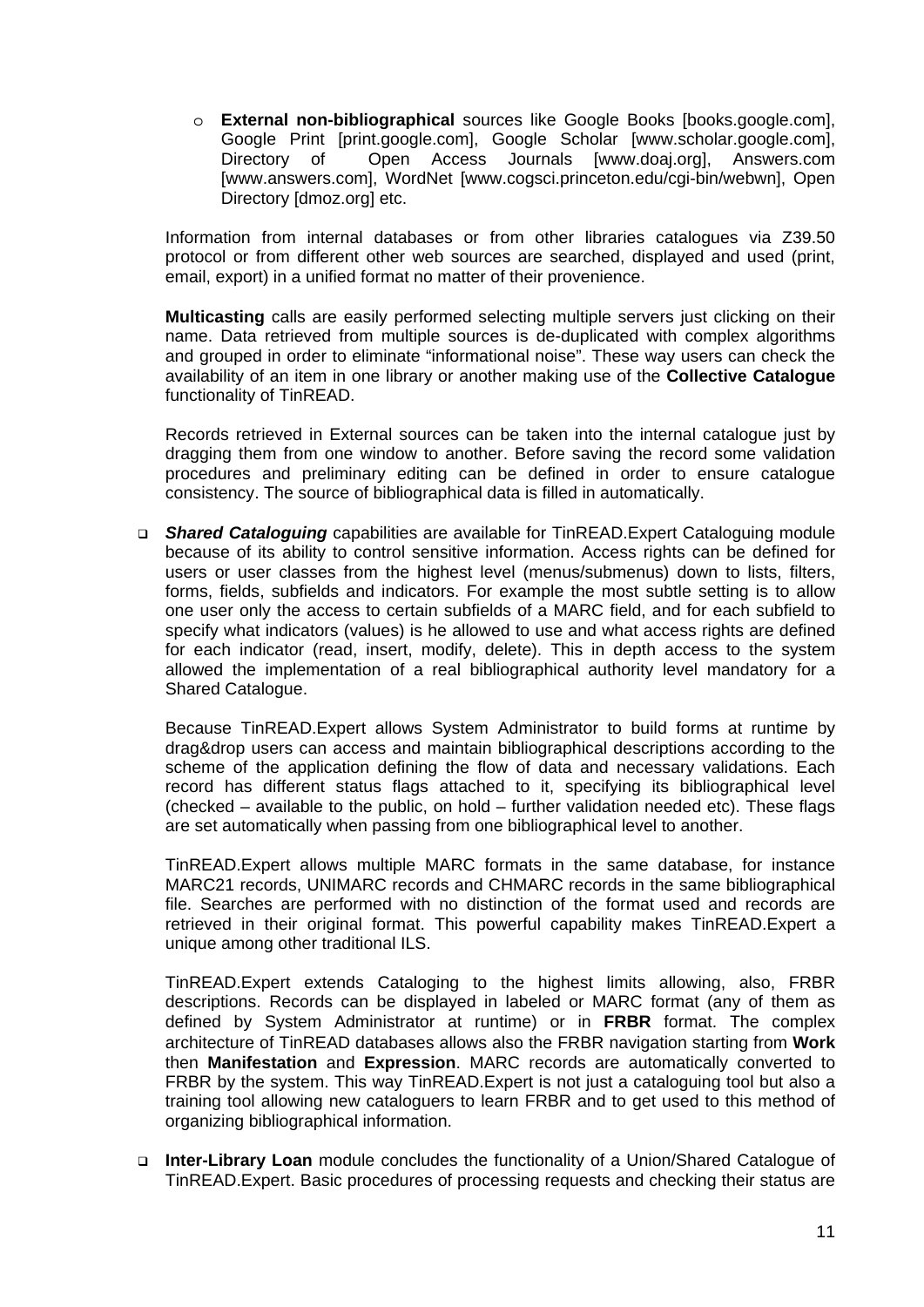all available in TinREAD.Expert. Most advanced capabilities refer to the ability of collecting detailed information about each library holdings and their availability. Access to other TinREAD systems or other ILS systems is performed via standardized protocol **SIP2** (Standard Interchange Protocol) developed by 3M. Both Client and Server modules will be available for TinREAD.Expert because the ILL process assumes for the same library either the client role (placing demands) or the server role (processing requests).

- **Digital Library Toolkit** means for TinREAD.Expert more than just attaching fulltext to bibliographical descriptions, or just searching the text inside. The full set of tools is available starting with the process of digitizing materials, describing them at bibliographical level and also describing their structure and finally indexing and placing them in the proper repository.
	- o *Input/Scanning module* is a powerful completely automated piece of software allowing digitizing book or materials that are available in hardcopy format. ADF (Automatic Document Feeder) functionality is available in order to minimize human intervention. Bibliographical description might be allowed by the System Administrator in this early stage in order to make two steps at one time and to minimize the time of the digitization process.
	- o *Content module* adds digital information to each bibliographical record available in ILS database. The content, structure and formatting, is managed by TinREAD itself and together with the bibliographical data produces a complete digital representation of the original material. TinREAD can manage all digitized formats including but not restricted to: picture files, audio files, video files, full-text files (HTML, PDF, RTF, DOC) etc. The content is structured and divided into its original pieces (chapters, table of contents etc) using an intuitive scheme easily understood by readers. Applying styles to the structured content and formatting it a very accurate digital representation of the original work is obtained.
	- o *Annotation tools* is a specialized module allowing users to annotate text and to maintain a useful "self database" for all consulted documents. Each user registered to the system can create and manipulate its own "articles" referring to one (or many) documents. Just by clicking a button user can add its own comments on the text and to attach a subject to this comment. These articles (annotations) can be ordered, searched, printed in a bibliography etc. Each article has the short bibliographical description and also contains a link to the exact place of the full-text referred. This tool proves to be very useful in the learning and researching processes. Thus a digital book is not only a book on another support but something more, is a book organized by the reader's choice.
- **Special features** are included in each module. For ex. RFID capabilities are available in Circulation module; SIP2 client calls are allowed for external self-checking devices in order to fully automate the loan/discharge process. Also Extended OPAC makes use of SIP2 calls in order to retrieve availability information for bibliographical items. Email, SMS and WAP integration might be included for Circulation or ILL messages and other.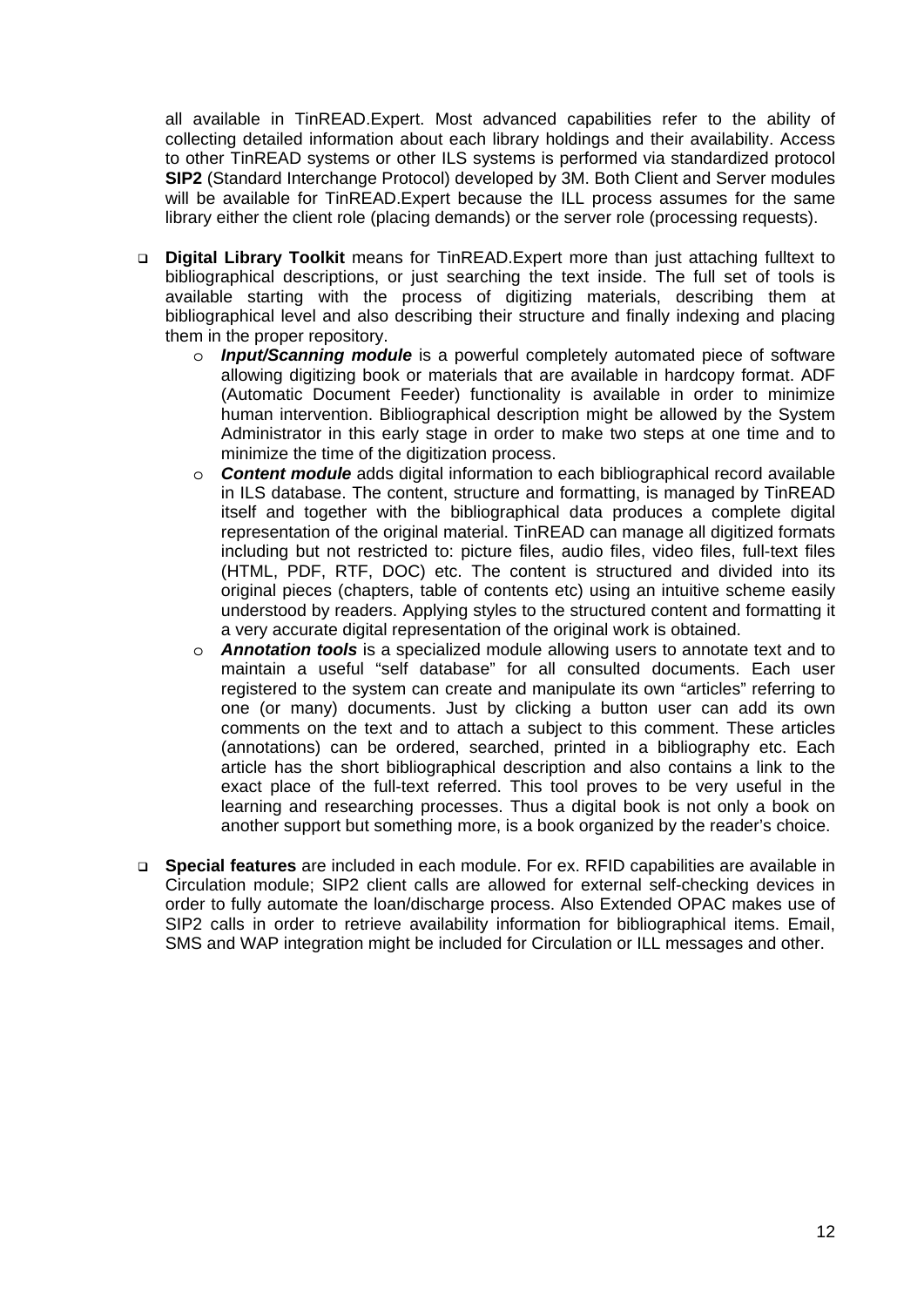## **4. Modules**

#### **4.1. OPAC**

The OPAC module is a standard feature for integrated library systems. TinREAD OPAC offers such functionality and also extends it according to the followings.

#### **OPAC – TinREAD.Mini**

In this standalone version of the OPAC module only main capabilities are used because complex use of Multiuser environments does not apply. These options available for the use of small libraries are:

- Directly browse data (lists for Titles, Authors etc).
- Easy (simple) search: just type the search term and go (press Enter).
- **Complex (advanced) search: specify field to be searched and values.**
- Booleean searches: combine more fields in search criteria.
- Display the lists for data matching the search criteria.
- **Display the bibliographical descriptions for any type of materials (books, serials,** audio/video etc).
- Availability for items is also displayed: return date if loaned.
- Authority details (description) for Authors, Editors etc.
- Navigate through data with just one click on any term; the system will cleverly understand to perform the desired search.
- Displays retrieved data formatted as needed, then print or save/export it.

#### **OPAC – TinREAD.Standard**

More complex functionality in supplementary introduced by Multiuser environments like the use of **.Standard** distribution. Access via http calls (World Wide Web) to library collections is enabled in this advanced version of the OPAC module.

- **Web access to library services.**
- **Patrons can logon into the system and check their account: loans, overdue dates, fees.**
- Patrons can update their personal information (phone, email, address etc) but can not change main information (id no, name).
- **Patrons can send messages to staff (requests for books, for information).**
- **Patrons can check the availability of an item and to place holds (reservation) for an item** or a global reservation for a title (whatever item will be available first); reservations are allowed for general use items and not for reference items (to be consulted only in the reading-rooms).
- Multimedia files can be attached to bibliographical descriptions making the library catalogue a multimedia catalogue.
- Displays retrieved data formatted as needed, then print or save/export it to ISO or XML format.
- History list of the performed searches, jump to previous search by selecting it from a list.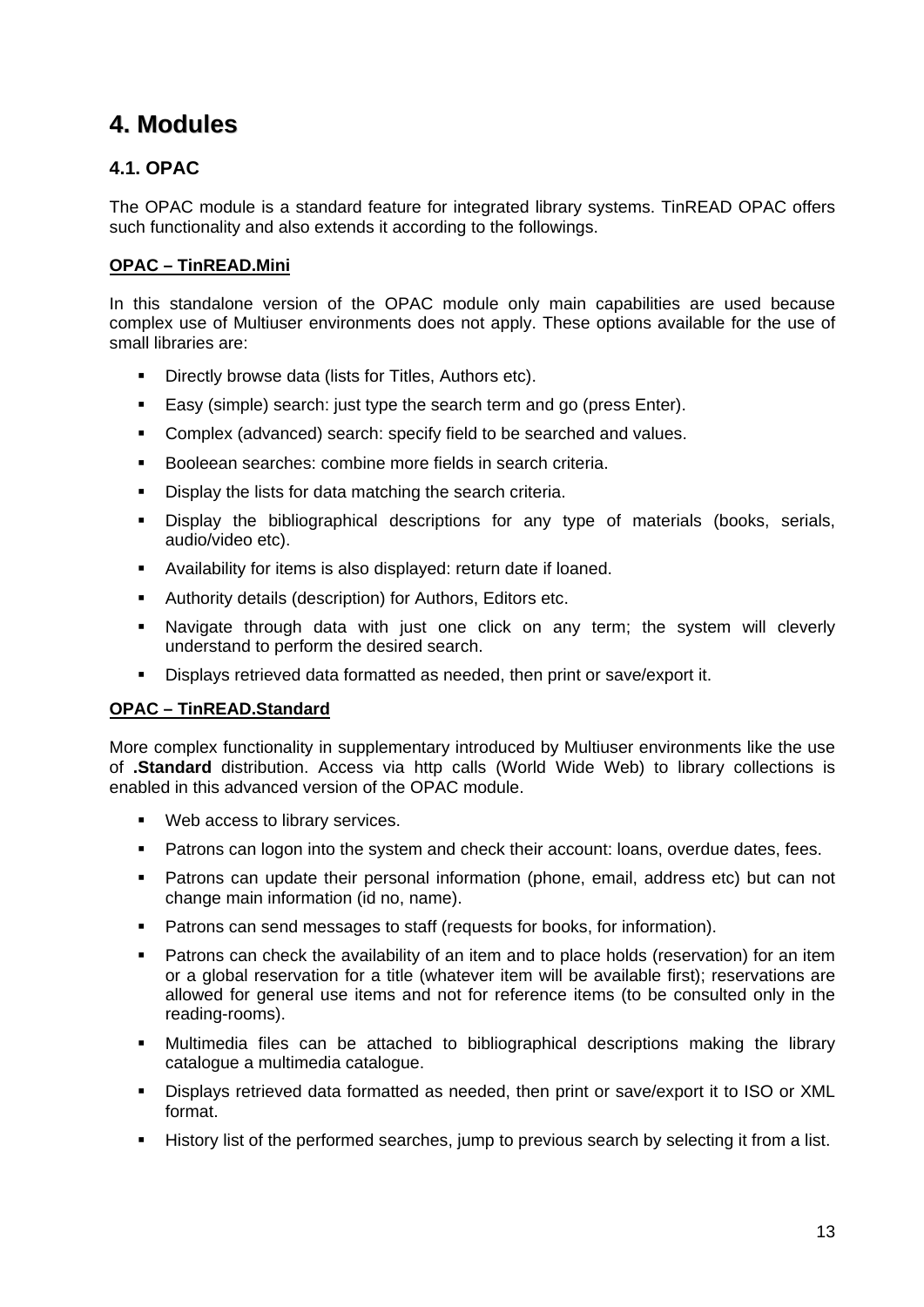- The history list is saved in system database and used for statistical purposes; it can be sorted by any of the search fields or any value searched.
- Set operations; patrons can select records and define a set; this set can be "saved" in application clipboard and retrieved later; another set of records can be defined and the two sets can be combined (AND, OR, NOT); the result set can be displayed to the user; useful for complex bibliographies, research etc.
- Each user can self-register for SDI (Selective Dissemination of Information) services and receive email notifications including a link to the bibliographical record stored in the library catalogue when this becomes available.

#### **OPAC – TinREAD.Expert**

The very best of TinREAD OPAC module is achieved by the .Expert distribution. The powerful information retrieval system extends the capabilities of the .Standard version as shown in the followings.

- Multicasting calls; one search is launched against multiple sources of information and the combined results are presented to the user; data retrieved from multiple sources is de-duplicated with complex algorithms and grouped in order to eliminate "informational noise"; this allows libraries to join their data into Collective/Federal/Union Catalogues.
- Integration; this complex version of the OPAC module can search three type of sources: internal bibliographical data (TinREAD own data), external bibliographical sources (other libraries via Z39.50 protocol) or external data (ant other source via http protocol, like Google Books, Directory of Open Access Journals etc); these external sources should be defined by the library; parsing a new source is a matter of days for TinREAD.
- Digital Library; fulltext attached to bibliographical records is fully formatted: first the structure of the document is defined (content, chapters, subchapters, cross-references, index etc) and then the graphical formatting if performed with TinREAD specialized tools; the fulltext of the digital books can be searched; text can be annotated by patrons with special tools; each user can handle its own "articles" database, sort it, print it and use it to enhance the e-learning process.

TinREAD OPAC module is the one that handles the **National Collective Catalogue** of Public Libraries in Romania.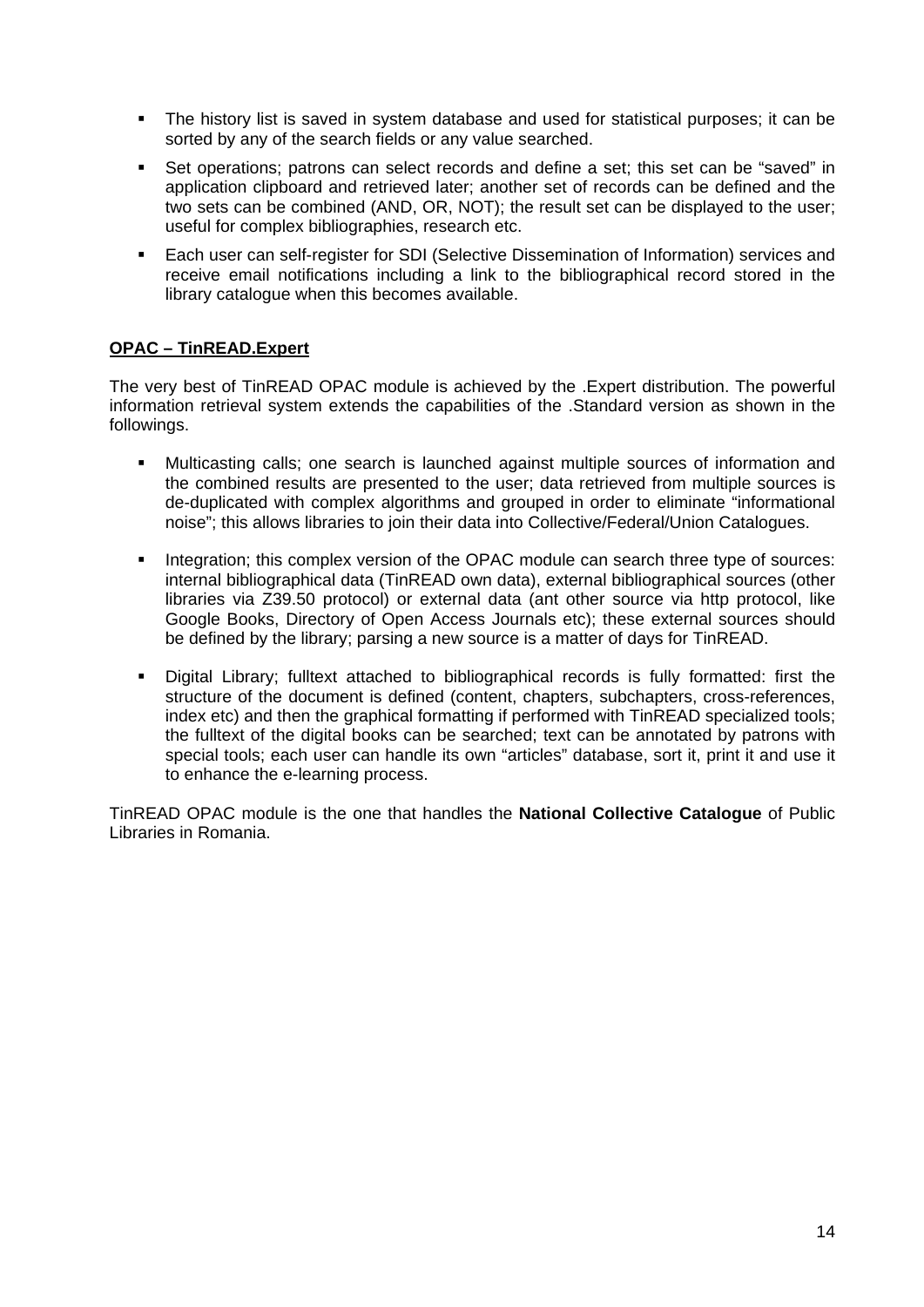#### **4.2. Catalogue Module**

This unique module is the one used by the **National Shared Catalogue** of The Republic of Moldavia.

The most impressive feature of the Cataloguing module is the ability to define and maintain the MARC format to be used. First, at system startup, the System Administrator make the proper definitions for the MARC format: fields, subfields, indicators, help, usage (object to be placed on the easy version of a form or on the extended version of the same form), defines the index for a searchable field (which subfields to be indexed, the index expression built with this fields) etc. All these operations are performed at runtime and no modifications of the source code are needed.

Also validation rules are defined for each object: formal validation (meaning that data should comply to a certain rule like year or ISBN or else), authority validation can apply (meaning that the values for a certain field should be checked against the values of a table – authority lists) or bibliographical level validation might apply (record should be approved by a user with the necessary bibliographical authority prior displaying it to the public).

Then based on this MARC database, System Administrator defines (at runtime) the forms for each material type according to the rules described by the MARC format and customized in respect to the library needs. Each department can have its own form ton catalogue books with more or less fields according to the activity of the department.

Finally, the access rights are established also by the System Administrator for user or user class allowing or denying operations (read, modify, insert, delete) for each field, subfield or indicator. This procedure perfectly defines the flow of data in any particular case with all the respect to the library departments specific activities.

Multiple MARC formats are allowed in the same bibliographical database: for example records catalogued with MARC21 standard can coexist with records catalogued with UNIMARC fields or with CHMARC standard. The database can be searched in a unified manner (let say, search for Author) and the records will be displayed accordingly (each record type will be searched in the proper field where Author is stored). "Concept" term is introduced by TinREAD, thus Author means a Concept implemented in different manners by each standard. TinREAD setup means assigning search concepts to fields and subfields for each MARC format.

New MARC formats can be defined by the System Administrator from the scratch. Proper setup procedures must be performed and the newly defined MARC standard will be available to be used with the already existing ones.

TinREAD Catalogue module is unique and fits perfectly, 100%, to any complex library.

Some of its **basic** features are the following.

- **Unique entity-relationship database structure**
- Navigation via a relational connection on title, author, corporate body, subject, thesaurus term, classification number, etc.
- **Sophisticated modes of retrieval.**
- **Option of full MARC implementation with any MARC standard.**
- **Easy or Full MARC editors.**
- Capability of producing records in many different MARC formats for the same database.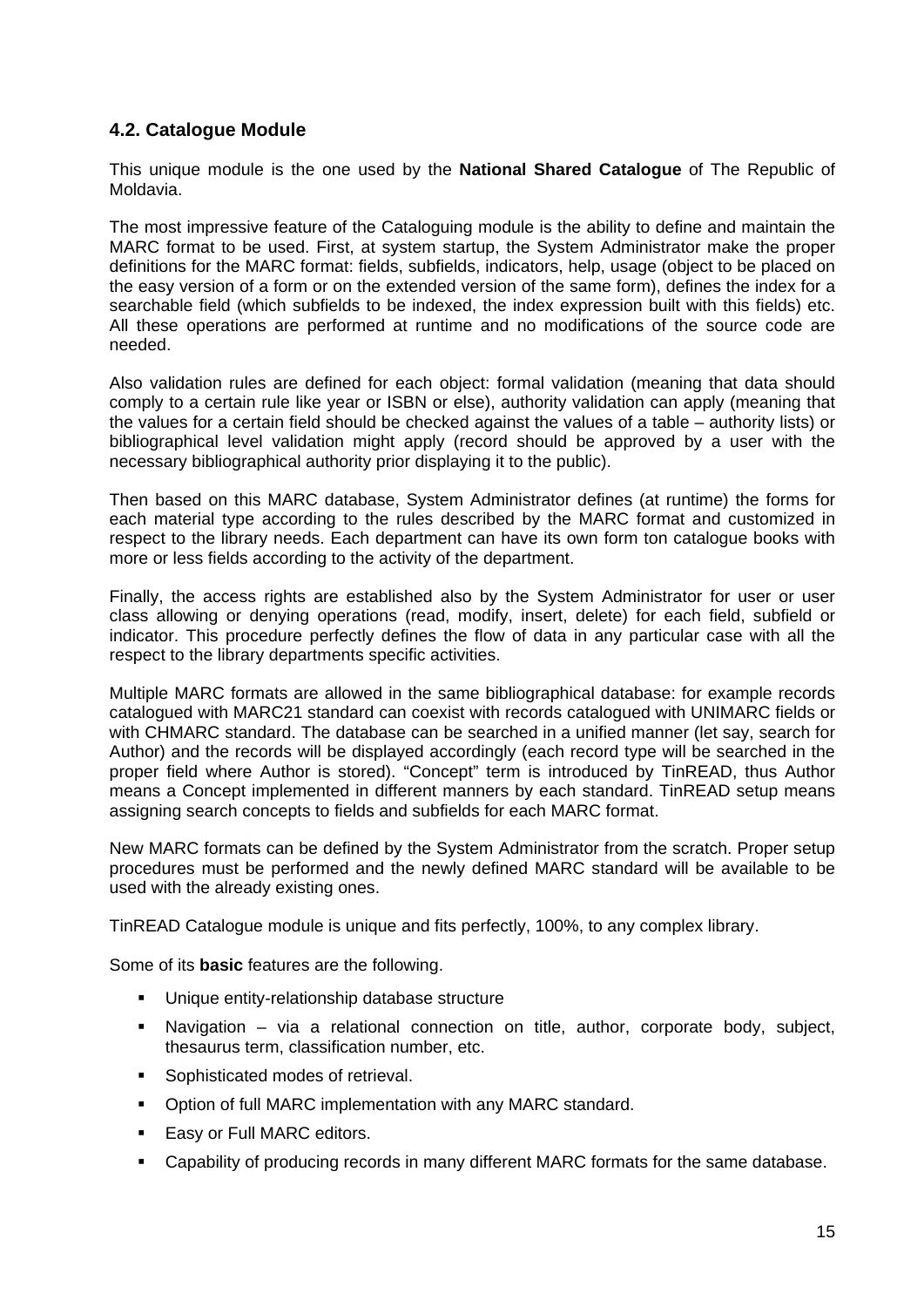- **FULL UNICODE implementation.**
- Option to create labeled bibliographic records for non-MARC trained staff.
- **FRBR** automatically translation of records.
- Monograph and general media, article and reports, serial templates, audio/video and other 15 templates predefined by the system (scores, maps, phonograms, images, electronic resources, URLs etc).
- Audio-visual, patent, legislation templates also available.
- Complex descriptions making use of the full power of MARC standards (volumes, series, parts, components etc).
- Links between records in different languages for the same bibliographical unit.

#### **Holdings**

- **Revolutionary method for holdings.**
- Thousands of items for one single bibliographical unit are managed easily.
- The system groups together the items by accession number, location, branch and displays data in "directory" trees easy to follow.
- Inserting multiple items is achieved just by specifying how many items to be inserted; later each item can be edited separately accessing it directly or
- Each group (many contiguous accession numbers with the same details) can be edited together (group operations).
- Database is updated at with the use of N-Tier technology.

Ease of Editing with Intelligent Windows for **validation**.

- Ability to construct a consistent database using central validation list on all indexed fields which including: Title, Author, Publisher, Subiect Heading, Thesaurus Term, Classification Number, and Self Reference and any other as defined by the System Administrator.
- Fields are repeatable; no limit for the total number of repetitions.
- **•** Variable field length.
- Allow access to list through truncated terms and ensures consistent spelling
- **Stop words and custom sort values.**
- Custom sort order of characters as defined at system start-up.

#### **Import and Export** Options

- Load with case from machine readable bibliographic files, e.g. OCLC, BNB, BNF, LoC, USMARC, BLAISE, etc. (ISO 2709, XML, XLS format).
- Online data transfer from other automated library by drag&drop from the search window to the editing window.

#### **Reports**

- **Extensive reporting facilities including.**
- **Recent acquisitions**
- Current awareness/SDI
- Shelf reference lists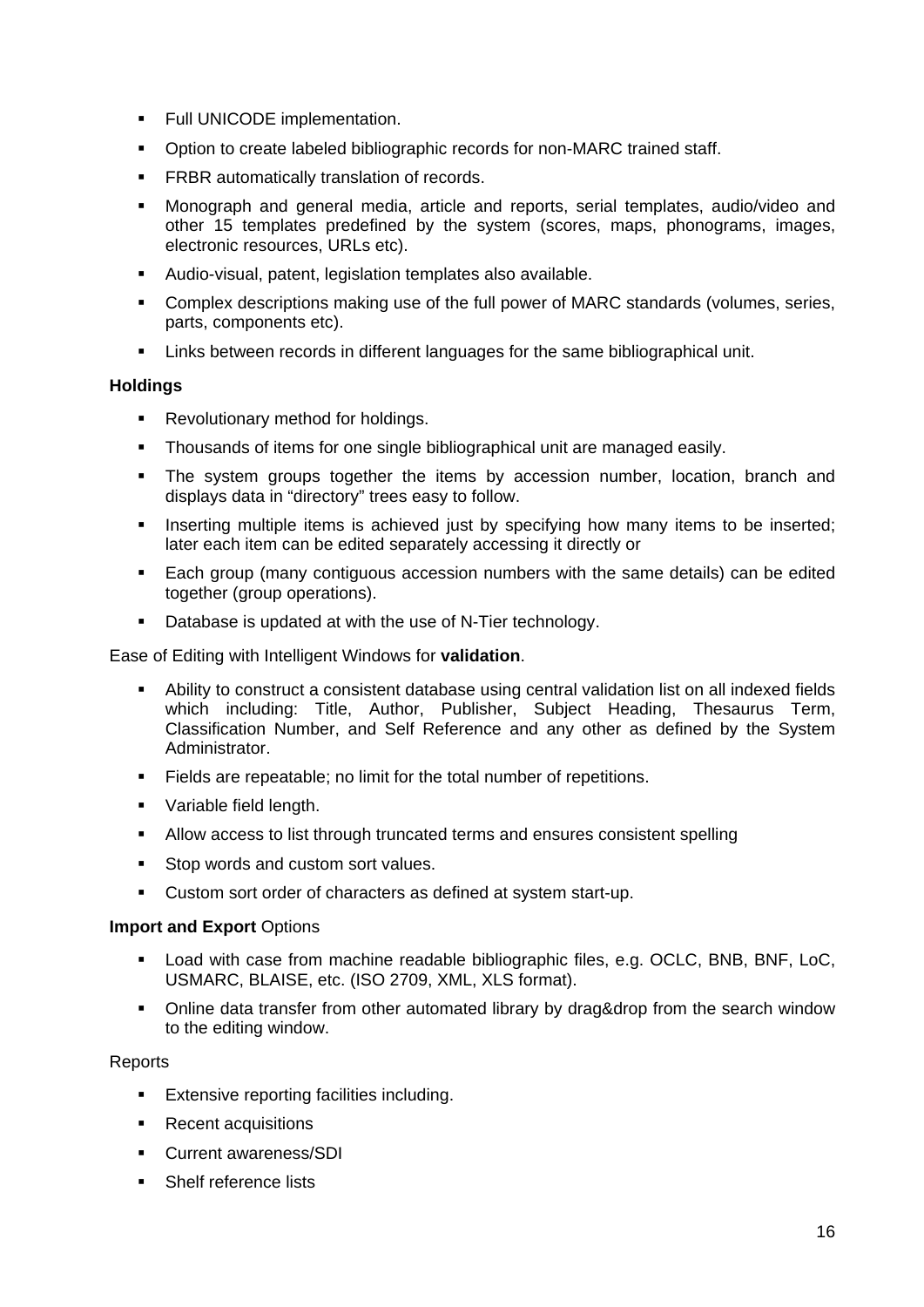**Spine label creation** 

The entity relationships structure automatically links Authors, Titles, Subjects, Keywords, etc. this enables the user to move from one entity during a search via hypertext links (navigation). For example, the user can move instantly from an author search to a subject search and from a book to an article. All this can be done within the context of the original search. This utilization of hypertext techniques is unique within the library market and has set a standard for all future systems.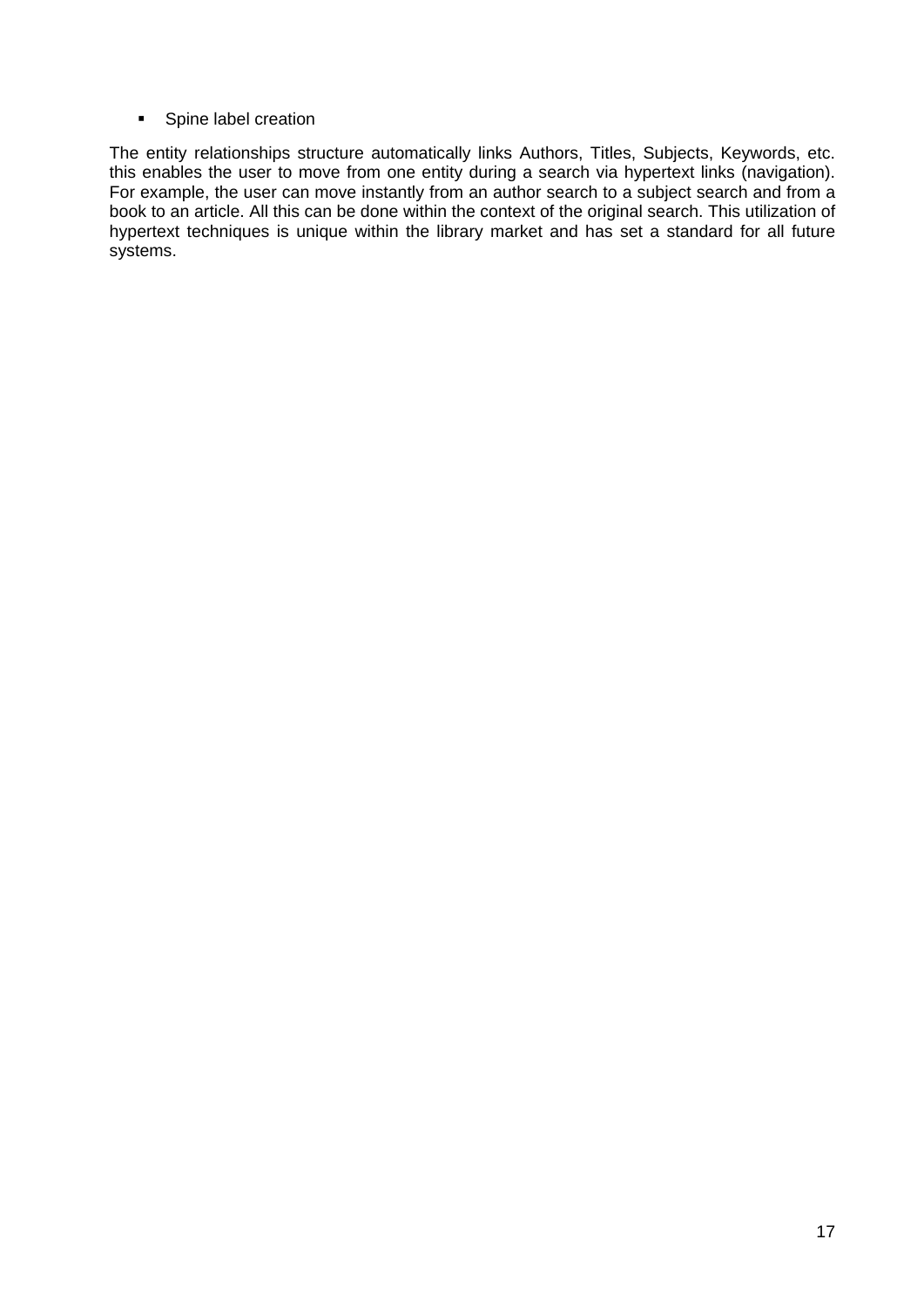#### **4.3. Circulation**

The Circulation Control Module, seamlessly integrated with the other TinREAD modules, includes all of the features and functions required to keep truck of the location of specific items (monograph, reports, serial issues, audio/video materials) – and to circulate them efficiently throughout your organization.

- **Thoroughly comprehensive maintenance / administrative process**
- **Branch library / single library facility**
- Borrower / item / location matrices
- Closed dates, grace periods, renewal periods, "in transit" periods
- **EXECUTE:** Library defined periods for overdue notices
- Personal as well as departmental cost centers, integrated with modules

#### **Active User** Involvement in Circulation Process

- **Self reservation request from the OPAC**
- On-line messaging possible between patrons and staff
- **•** Option for self issues of items
- Option to display borrower and date of loan in OPAC

#### Functional **Superiority**

- Ability to import borrower records from previous automation system or form organization personnel database
- Complex validation rules at data input; each field can be checked against a validation rule (a regular expression defining the structure of the input string – user id, phone number, date of birth).
- Main loans desk functions can be invoked in any module
- Accepts all types of numeric and alphanumeric barcodes and smart card data
- Comprehensive financial management; conversion of overdue days to bills
- Payments management: receipts or registering charges for later payment
- Optional reservation fee, ability to handle partial fine payments, waive fines
- Status reports reflecting real-time usage of collection
- **Inventory listing and in-house usage statistics**
- Ability to manipulate information with report generator

The TinREAD Circulation Control system is ideal for any size or type of library. Many of the parameter facilities are optional and so control of circulation function can be as simple or as complex as required.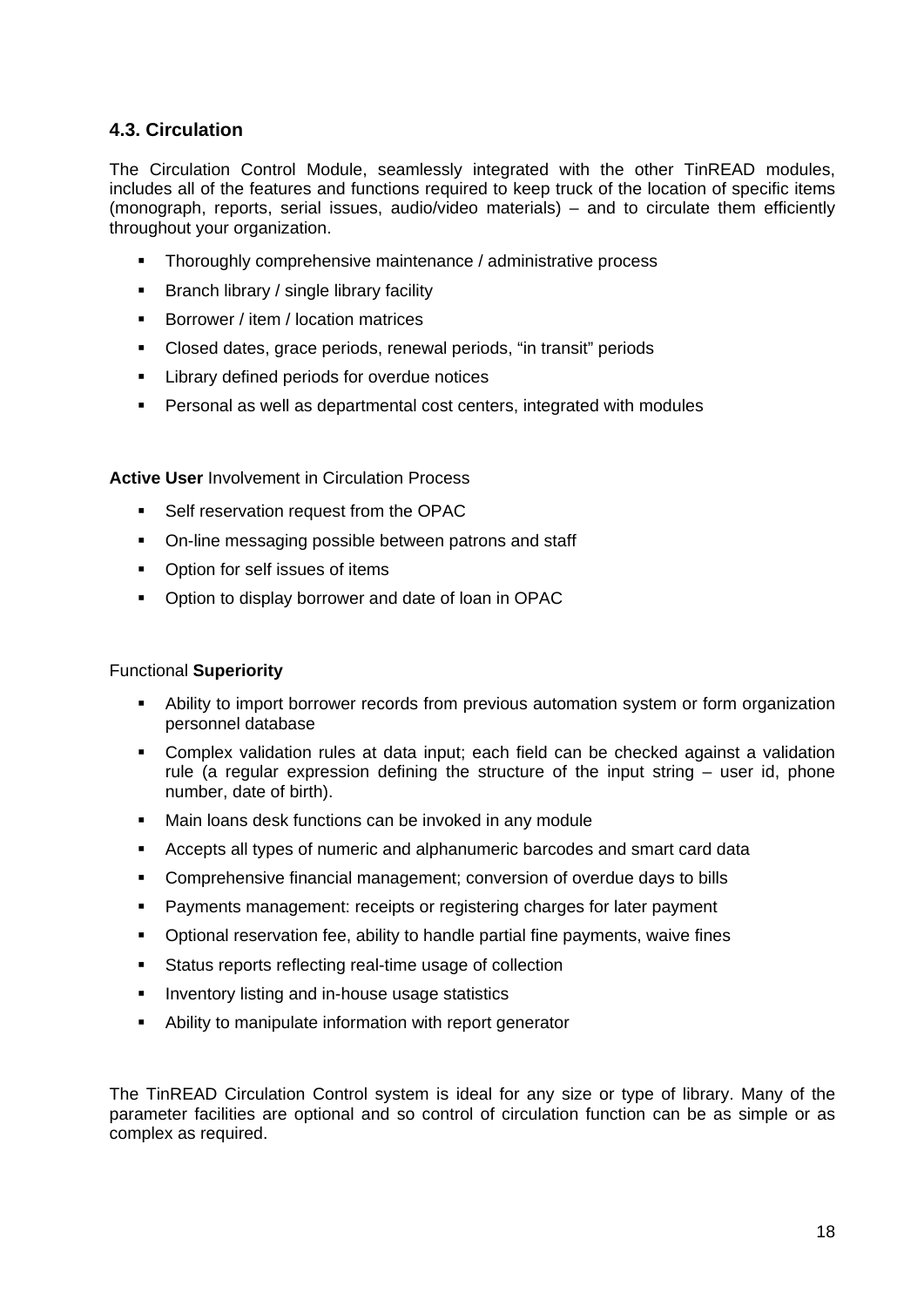#### **4.4. Acquisitions**

The electronic control of the acquisition of monograph and general media purchase types is assuming greater importance for many libraries and information centers. The Acquisition Module allows both flexibility in the procurement process as well as accurate financial control of budgets.

- **Cost accounting and personal fund codes**
- **Supplier files and statistical performance evaluation reports**
- Request and approval order status options
- **Single or multiple purchase option**
- Effective administration of invoice handling, credit notes and additional charges

The automation of daily acquisition management routines creates accurate, quick and needed reporting for the Information Professional in seconds.

- Recipient acknowledgement, outstanding item audit and approval management
- Purchase order, claims, missing issue and cancellation reports are generated quickly and accurately
- Create greater current awareness with our customizable SDI reports
- Order records become the basis for catalogue entries
- Holdings lists can be created in seconds and presented by department, delivery address or individuals

#### **Take advantage of the electronic revolution in publishing and bookselling.**

- Electronic table of contents and chapter heading services from publishers and booksellers can be easily incorporated into the database to be logically access by end users
- OCR scanning of jacket covers, synopsis and chapter headings
- Interfaces are available with all leading booksellers and publishers to easily facilitate a range of services:
	- o retrospective conversion of catalogue records
	- o on-line claims
	- o on-line records
	- o access to suppliers database
	- o electronic copies of invoices

The Acquisitions module is part of the fully integrated TinREAD library management system, it shares the same validation files with all the order modules which eases workflow, speeds the process of acquisition and offers an accurate statement of the purchasing process.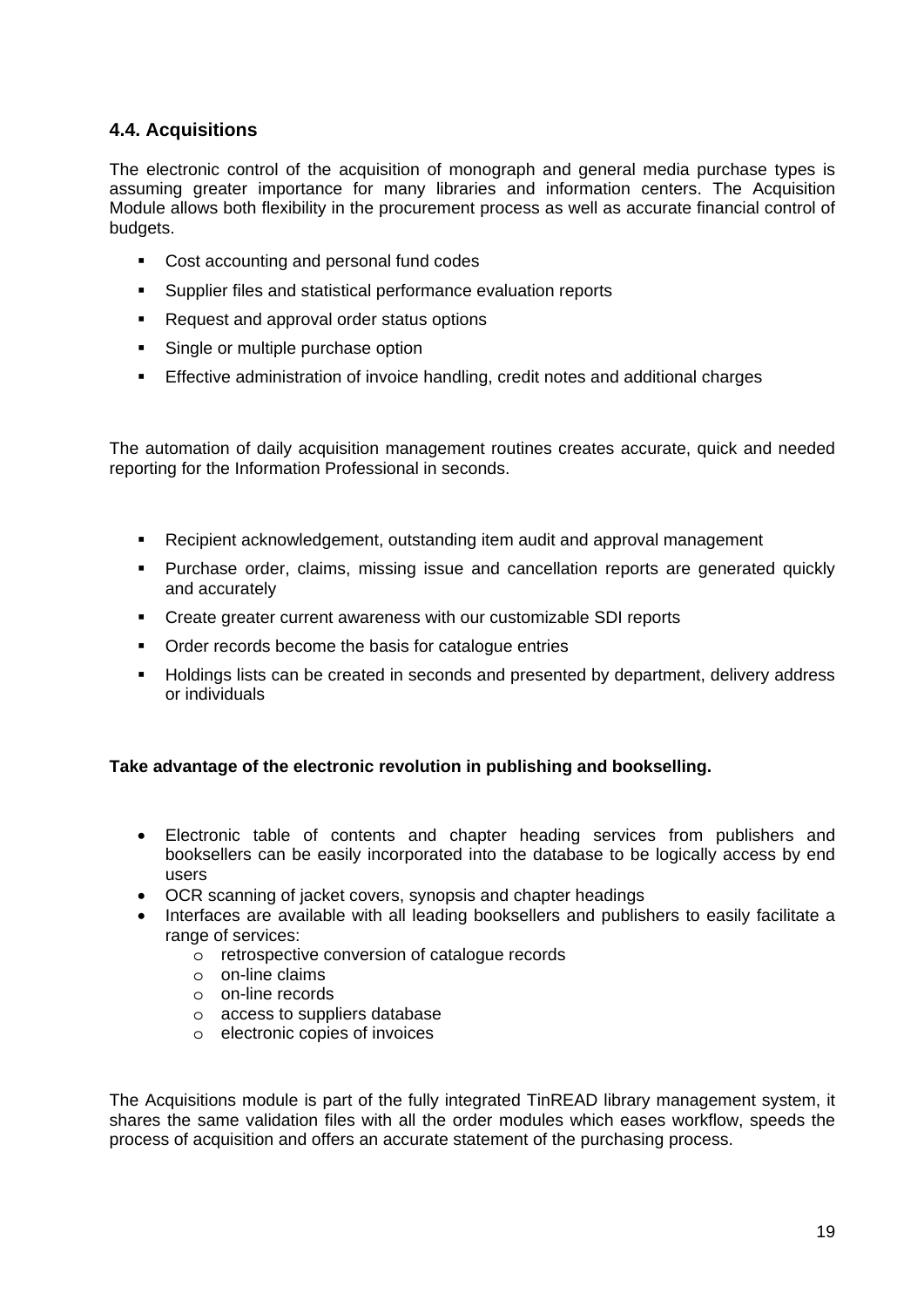#### **4.5. Serials Control**

The Serials Module is a robust and proven product which can effectively deal with the complexities of subscription management and acquisition.

- **Cost accounting and personal fund codes**
- Supplier files and statistical performance evaluation reports
- **Request and approval order status options**
- Single or multiple purchase option
- Effective administration of invoice handling, credit notes and additional charges

**The automation of daily acquisition management routines** creates accurate, quick and needed reporting for the Information Professional in seconds.

- Routing / circulation lists are effortlessly created, maintained and printed
- Claims and missing issue reports are generated quickly and accurately
- **Fast two keystroke check-in of issues received**
- Create greater current awareness with our customizable SDI reports
- Automated check-in records can be created with the order or with receipt of first issue
- Renewal and holdings lists can be created in seconds and presented by department, delivery address or individual
- Batch serials issues prediction for one year
- Bind serial issue and attach accession numbers; holdings lists

#### **Take advantage of the electronic revolution in publishing and bookselling.**

- Electronic table of contents and chapter heading services from publishers and booksellers can be easily incorporated into the database to be logically access by end users
- OCR scanning of jacket covers, synopsis and chapter headings
- Interfaces are available with all leading booksellers and publishers to easily facilitate a range of services:
	- o retrospective conversion of catalogue records
	- o on-line claims
	- o on-line records
	- o access to suppliers database
	- o electronic copies of invoices

The Serials Control module is part of the fully integrated TinREAD library management system, it shares the same validation files with all the order modules which eases workflow, speeds the process of serials acquisition and offers an accurate statement of the purchasing process.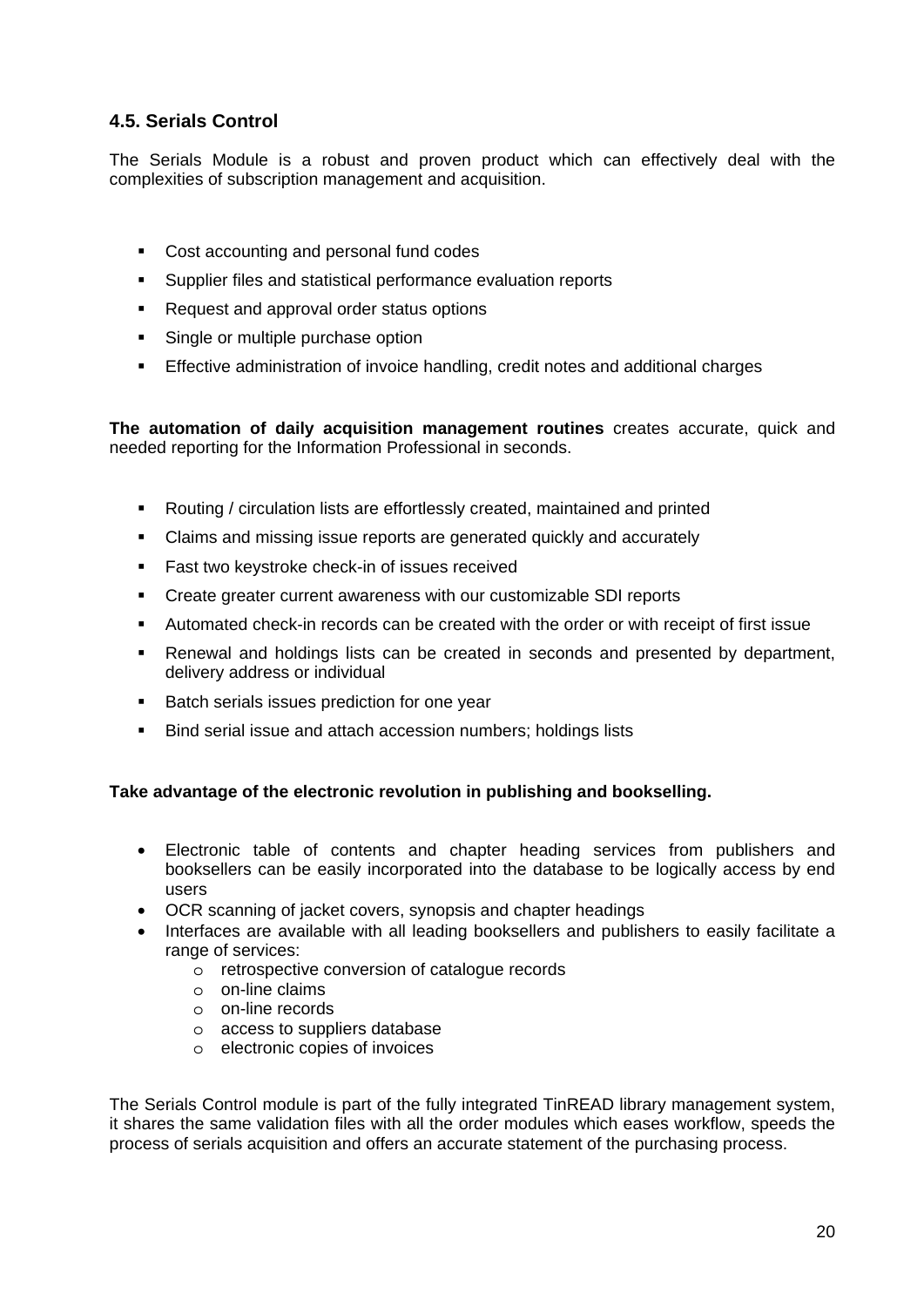#### **4.6. Inter Library Loan**

The basic unit of the ILL module is the ILL request placed by a patron/staff to be processed by a library. Each request has its own record consists initially of the following:

- a link to the bibliographic details of the request
- optional link to the requested item (library holdings)
- a link to the record of the patron making the request
- any other details given by the patron, e.g. Last Date of Use.

As the request moves through the stages of approval, transmission, receipt etc., further information is added to it. Some of this is entered by the librarian processing the request (e.g. Supply Library) some is added automatically by the system (e.g. the Date on which the request was processed).

As the request moves through the system, flags (pieces of identifying data) are added to the record, so that requests can be grouped by status. For example, once a request has been transmitted, the record is stamped with the date of transmission; this record will then appear in the Current Record Set of requests awaiting receipt.

**Major functionality** of ILL module includes:

- ILL Cost Centers
- Personal Cost Centers
- Patron Statistical Classes
- Supply Libraries database (codes, addresses, contacts)
- Publication types / sources types
- ILL messages for patrons and/or staff
- Notes for supply library (retransmission)
- Request / approve / claim / cancellation
- Loaning ILL item to patron
- Search / edit request
- Record progress of ILL requests
- Personal fund accounting
- Print formats and custom reports

The Inter Library Loan module is part of the fully integrated TinREAD library management system, it shares the same database files with all the order modules which eases workflow, speeds the process of loaning items from one library to another and offers an accurate statement of the loaning process.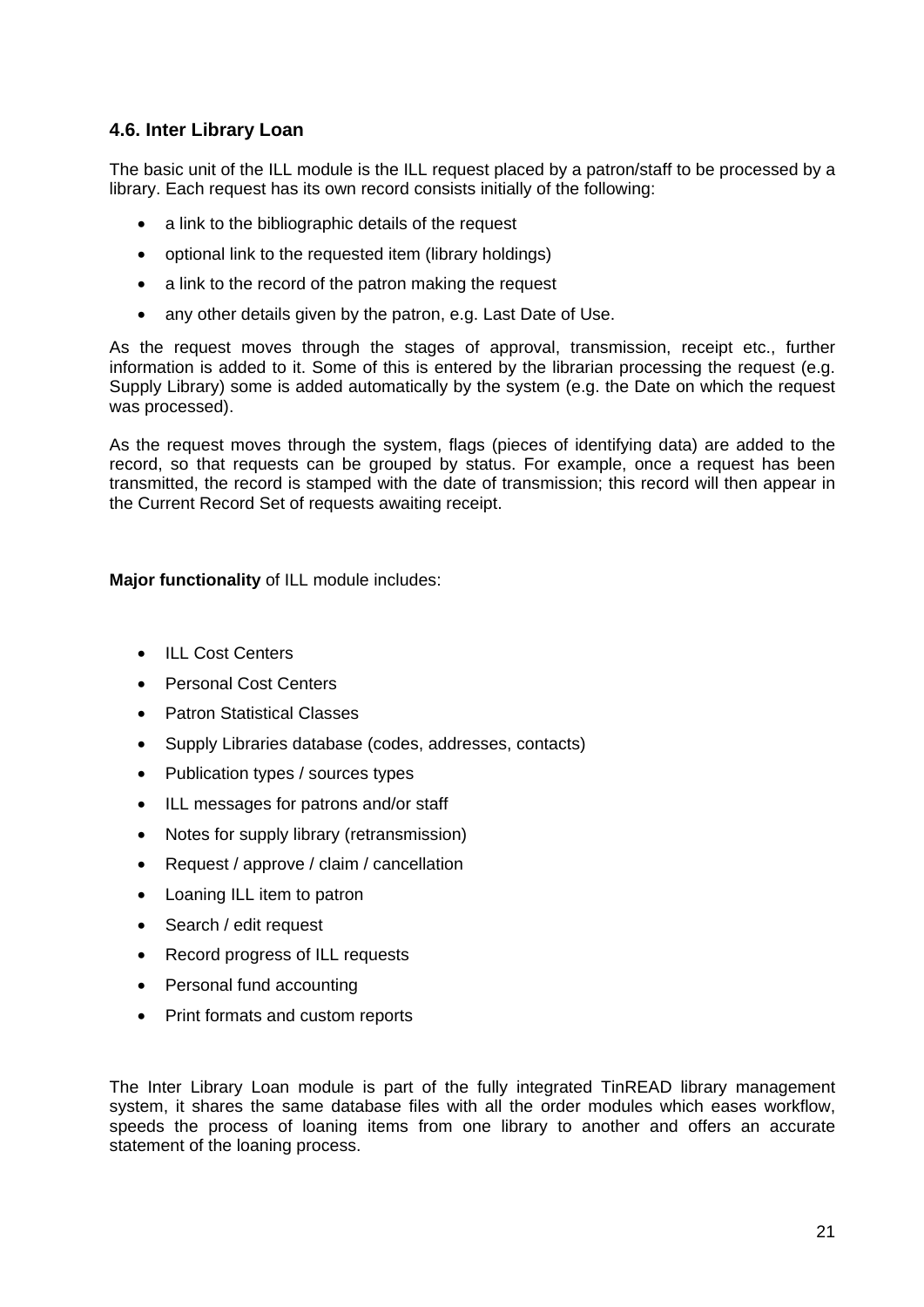#### **4.7. Report Generator**

Complex reports grouping large amount of data can be defined using interactive tools. Data is first of all selected from the database using search forms defined by the System Administrator by simply selecting the appropriate search fields and validation rules that apply to them. Then application databases are searched to meet user specified criteria. The resulted set of records can be edited (adding more records or removing records) and the final set of data is used to perform the report.

Output format can be also customized by the System Administrator using drag&drop procedures with graphical interactive tools. Complex output formats are allowed by grouping data. Large amount of data can be searched, sorted, indexed, sophisticatedly formatted finally producing a report file.

After a report is defined by the System Administrator then it becomes available to be used by patrons or librarians. The user simply selects the data to be processed by performing a search and then clicking on the selected records or clicking "select all". The set of records will be processed accordingly and the result will be displayed on the screen or might be saved in a file in any of the following formats: **RTF**, **PDF**, **HTML**, **XLS**, **CSV** and **XML**.

Report Generator module capabilities are:

- Fully customizable reports
- Select the fields included in a report with drag&drop
- Define data to be included in the report
- Full formatting of the report
- Free-text or tabular reports
- Totals, subtotals, grouping data
- Once defined by the System Administrator easy to use by patrons or librarians
- Many predefined reports for each module
- Scheduled reports (result saved in a file)
- Distributed reports (report task running on a different server-machine to minimize CPU usage)

The Report Generator module is part of the fully integrated TinREAD library management system, it shares the same database files with all the order modules which eases and speeds the process of producing reports and offers an interactive tool able to quickly manage any new reporting tasks.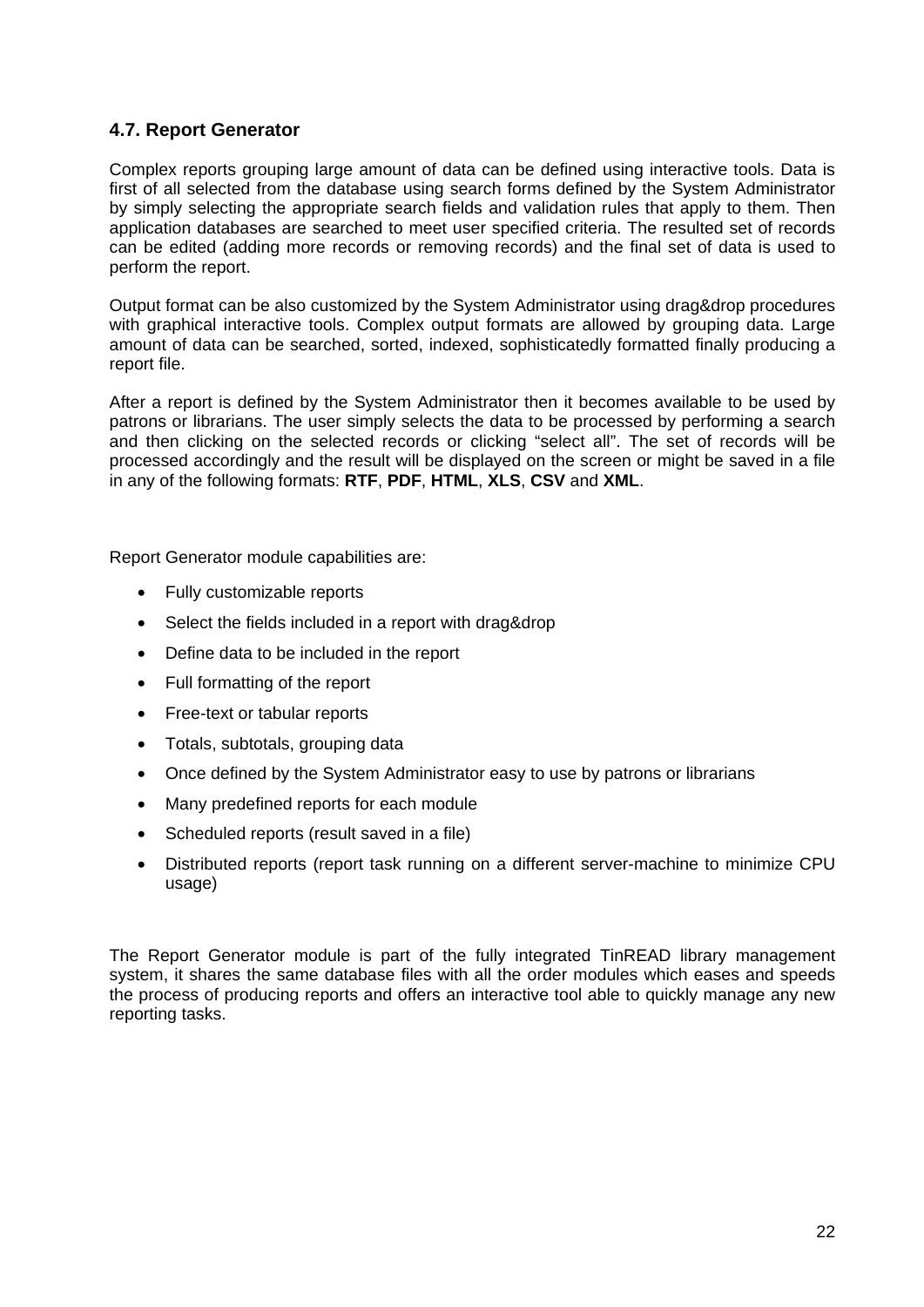## **5. Special features**

Many powerful features of this family of products have been mentioned before into dedicated sections. The new approach and innovative ideas included in TinREAD make the difference between this information system and any other ILS. This section joins together most important and special features in order to allow you an overview upon this unique product.

#### **5.1. General**

- □ Web application, a simple web browser is needed for patrons or staff.
- Also, native Windows, Linux, Mac OS X client software can be generated.
- Client/Server architecture, N-tier processing.
- □ Best technology available: Java, SQL, Oracle, FRBR.
- Navigation whenever possible; access to authority details (author, publisher, subject, thesaurus term etc).
- □ Multiple records editing at the same time, even in different modules.

#### **5.2. Application generation**

- Customization (dynamically generating the application) at runtime done by the System Administrator (no source code modification needed).
- Control over the entire system for the System Administrator at runtime; user classes, users and the corresponding access rights are defined in order to access menus/submenus, lists, filters (logical databases), forms, fields; translation; full control over the interface objects.
- Also standard parameterization capabilities as defined by traditional ILS.

#### **5.3. MARC**

- Full MARC implementation (/B, /A, /H) and even more!
- Full MARC editor; forms available in short (condensed) format or extended (complete) format; System Administrator setup which field is available in each version of the form. Display also catalogued data in labeled or FRBR format.
- □ FRBR style navigation in OPAC.
- Extensions are possible for the System Administrator at runtime (no source code needs to be modified): adding new fields, place them into forms, runtime-indexes can be generated, fields can be included in the search list (OPAC) etc.
- Multiple MARC formats are allowed in the same database; records are stored and retrieved in the original format; ex. the bibliographical database can contain MARC21, UNIMARC and CHMARC at a time each catalogued with the mentioned standard; records are searched all together and retrieved from the unified catalogue.
- Translation into easy-to-use labeled format for small libraries allowing them to handle records with complex descriptions operated by large libraries.
- Automatic translation from MARC to FRBR (Work, Manifestation, Expression, Item) thus making the system not just another cataloguing tool but also a training tool to easily learn FRBR; Migration strategy from MARC to FRBR standard.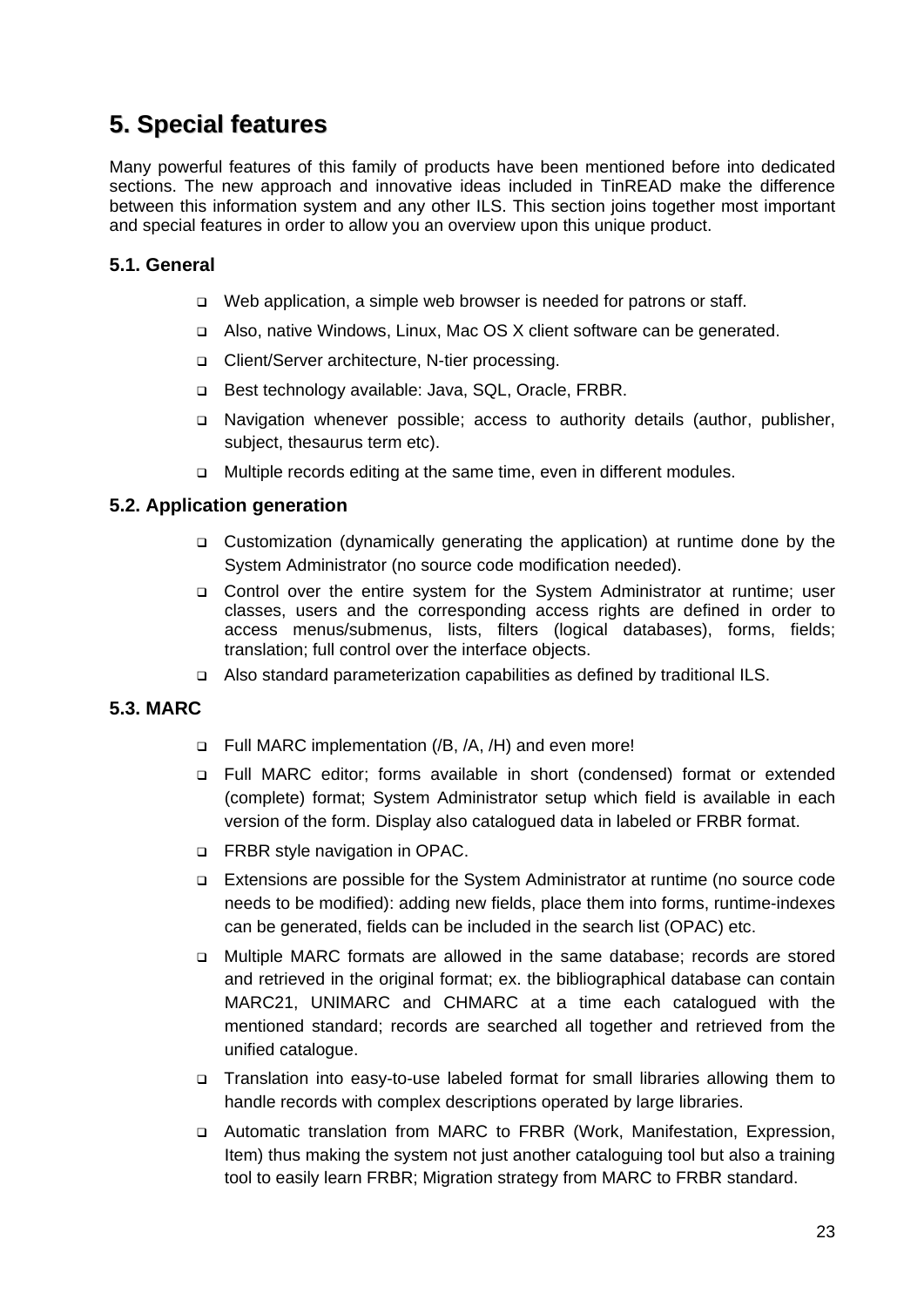#### **5.4. Federal/Collective/Union Catalogue**

- Information (bibliographical descriptions or else) can be taken online from other sources (Z39.50, http etc) with drag&drop from one window to another.
- Multicasting; parallel searching for multiple databases no matter of their type (Library, web page, electronic resources database); the result page is updated intelligently to minimize the traffic and to present the user the updated responses from each source.
- □ Information regarding items availability is extracted from systems allowing this (ex. other TinREAD systems or SIP2 servers).
- Online algorithms for data deduplication (ISBN, title, author, publisher, year, edition etc).

#### **5.5. Shared Cataloguing**

- Bibliographical authority mechanism for users and user classes.
- □ Three levels for data validation:
	- $\circ$  formal data must comply to a certain rule a regular expression;
	- o authority lists data is check against a validation table;
	- $\circ$  bibliographical authority level data must be approved by a user with enough rights in order to give access to it for the public (visible in OPAC).

#### **5.6. Intrenationalization**

- □ Full UNICODE application (input / sort / store / search / retrieve).
- **Q** Custom sort rules.
- Custom sort strings (defined in respect with non-sorting words stop words).
- Easy to translate (on the screen using a special tool); everything the System Administrator sees on the screen can be translated online seeing the effect at once. This means translation of the application itself (menus/submenus, interface objects).
- □ Translating a TinREAD MARC format supposes defining the fields, subfields, indicators, help; such translation is usually available for each standard and such manuals are published by national libraries; translation of TinREAD means just putting these texts into the application assuming that the proper copyright conditions are met.
- Multilingual thesaurus; advanced implementation schema allowing linkage between terms in different languages; ex. data described (catalogued) using a list of subject in one language (say Romanian) can be searched by users against English terms, for instance; The appropriate correspondence is done automatically by TinREAD.
- Searching data regardless of diacritical marks is also possible.
- □ Links between bibliographical records in different languages describing the same unit.